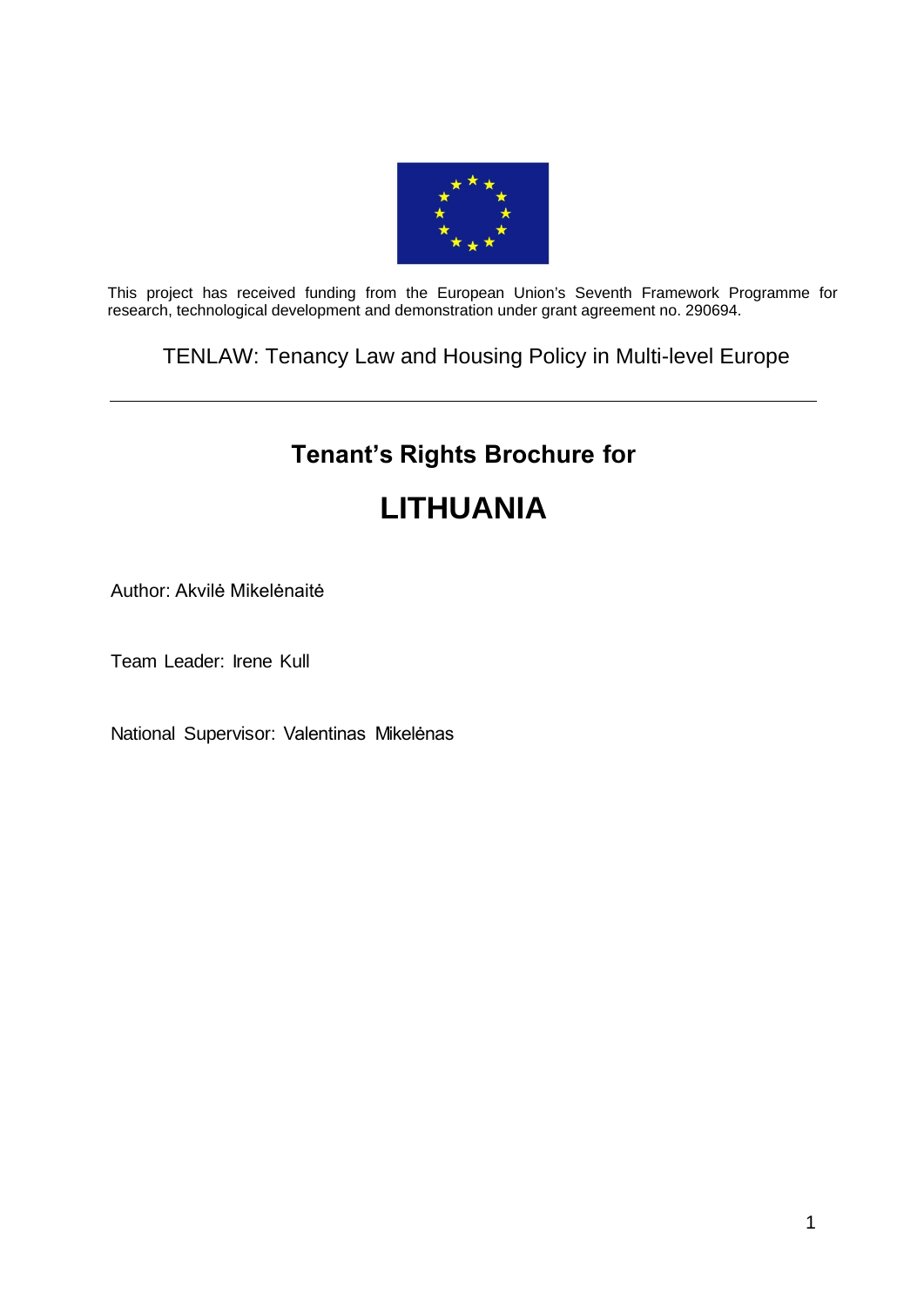# **Tenant's Rights Brochure**

# **LITHUANIA**

#### *Akvilė Mikelėnaitė*

# **Summary of Contents**

| 1. Introductory Information        | $\overline{2}$ |
|------------------------------------|----------------|
| 2. Looking for a Place to Live     | 6              |
| 2.1. Rights of Prospective tenants | 6              |
| 2.2. The Rental Agreement          | 8              |
| 3. During the Tenancy.             | 15             |
| 3.1. Tenant's Rights               | 15             |
| 3.2. Landlord's Rights             | 17             |
| 4. Ending the Tenancy              | 19             |
| 4.1. Termination by the Tenant     | 19             |
| 4.2. Termination by the Landlord   | 20             |
| 4.3. Return of the Deposit         | 22             |
| 4.4. Adjudication of Disputes      | 22             |
| 5. Additional Information          | 23             |

# **1. Introductory information**

Give a very brief introduction on the national rental market

At the end of the year 2007, when the economic crisis had begun, the real property market started showing first signs of stagnation. The housing market of Lithuania in 2011 retained the stability of the year. Even though residential property prices in the major cities of Lithuania remained fairly stable, further growth in the number of transactions was recorded. It has been estimated that at the end of June 2009 in five largest cities of Lithuania there were about 3500 unsold newly built flats. Most of them –about 2100 were built from projects which had been developed in the year 2008.

In accordance with the above mentioned circumstances, it was particularly difficult to find tenants or buyers; even the reduction of rental or sale price did not help. The supply of new flats in the largest cities of Lithuania in 2009 and 2010 (compared to 2008) went down by 2,5-3 times.

In the Republic of Lithuania the official rental housing market almost does not exist. Lithuania feels a shortage of rental housing, especially for low-income families (young and elderly families). The prices of private rental housing vary depending on location and housing standards, and the prices of municipal social housing are lower by tenfold. Social housing accounts for only few per cent of the total housing stock. The development of social housing has been slowing down as a result of reduced public and municipal investments.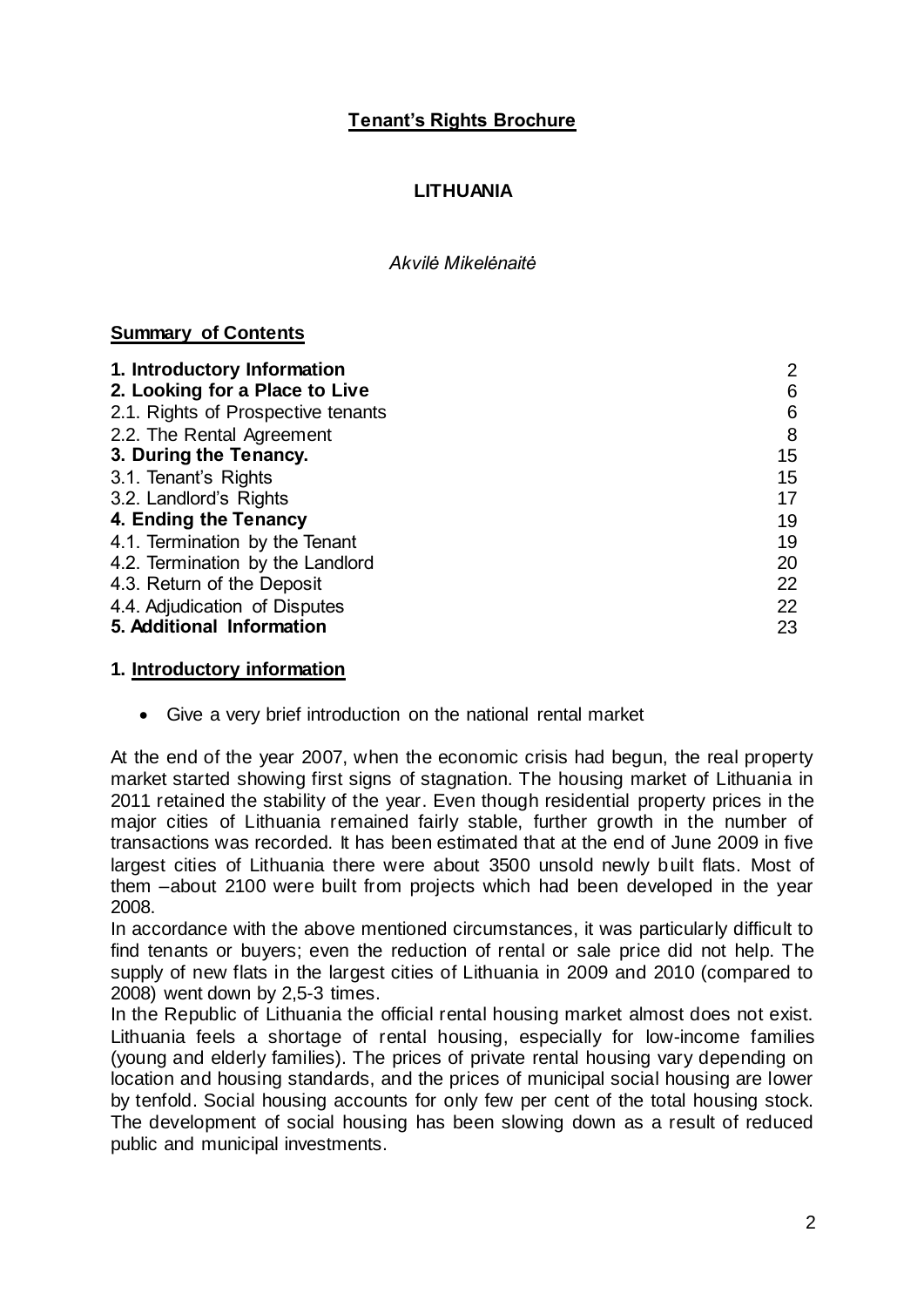It should be noted that according to the data provided by the Statistics department of Lithuania the national stock of dwellings consists of 1280,2 thousand dwellings, i.e. there are about 400 dwellings per 1000 population.

It should be noted that in Lithuania it is doubtful what the share of the rental housing sector is, because to date no database is available that consistently registers types of tenure choices in transition countries, and the correct share of tenants is most likely to be underestimated. Additionally, due to tax avoidance a large number of small landlords (individual people) avoid stating that they lend dwellings. In Lithuania the private rental housing market is mostly informal.

o Current supply and demand situation

The market supply of rental housing is sufficient because people of Lithuania prefer having their own dwellings than living in rented houses. However, number of social housing and municipality owned shelters is not sufficient and demands larger supply.

> o Main current problems of the national rental market from the perspective of tenants

The main current problem for tenants in the cases of the rental housing with the public task is the insufficient supply of the rental housing.

The main current problem for tenants in the cases of the rental housing without public task is the refusal of the landlords to conclude the housing lease contract because the avoidance of paying taxes. In such situations the problem is that tenants have difficulties to protect their legal rights.

o Significance of different forms of rental tenure

In Lithuania we could distinguish two main regulatory types of tenure:

- commercial rental housing and
- social rental housing.
	- Private renting

This is the subject of the regulation, which is mentioned in the Civil Code of Lithuania. There are no special requirements for landlords and tenants, but there are special rules to protect the tenants. It is difficult to carry out State surveillance of this type of leasing as there are a lot of illegal activities in purpose to avoid taxes.

This type of tenure occupies 9 per cent of the dwelling stock market. It should be noted that this data could be inexact because landlords seek to avoid taxes and they hide their rental housing activities.

In the commercial-professional rental housing market of the Republic of Lithuania these subjects play the most important role:

- natural persons who provide rental housing services;
- legal persons who provide rental housing services.
	- "Housing with a public task" (e.g. dwellings offered by housing associations, public bodies etc.)

In Lithuania rental tenures with a public task are called social housing: non commercial, municipality owns living premises that are rented based on the governmental order.

This type of tenure has the public interest element. It has special purposes – to provide State aid to supply residential accommodation for low – income people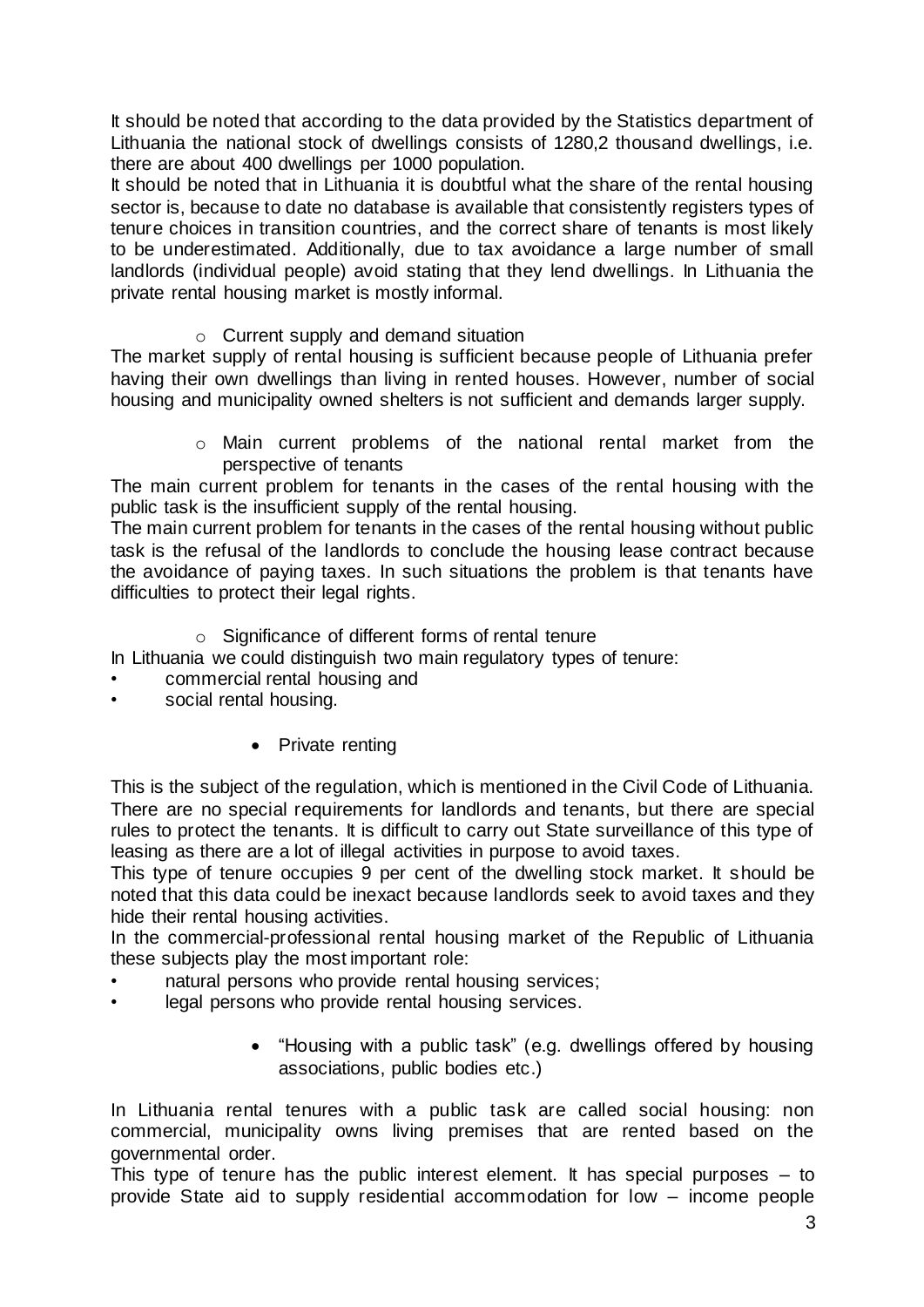(families). This type of rental housing is regulated by the Civil Code (there are established requirements for the lease contracts) and the special law – the Law on the Lithuanian state support for housing purchase or lease and apartment buildings renovation (modernization) (there are established special requirements for the tenants). Such type of lease is strictly controlled by the State and Municipalities.

This type of tenure takes 3 per cent of the dwelling stock market. This number should increase because the number of people (families) who need social housing is increasing and one of the State's housing policy aims is also to increase the amount of social housing.

In the largest cities of the Republic of Lithuania (Vilnius, Kaunas, etc.) there are common lodging-houses (hostels for homelessness) – local social service institutions of Municipalities with a purpose to provide temporary shelter and integrate socially vulnerable people into the society. These hostels provide only temporary accommodation services, however it is not related with a social housing.

> o Some general recommendations to foreigners on how to find a rental home (including any specificities with respect to the position of foreigners on the national rental market)

Some general recommendations to foreigners on how to find a rental home:

1. It is recommended to foreigners to rent dwelling through the real estate agencies or agents, because they know the rental housing market very well and could propose the best dwelling for the specific tenant. Moreover real estate agencies and agents conclude the dwelling rent contract, which is very important for the protection of the tenant's rights;

2. It is not recommended to foreigners to rent dwelling from the natural person, because the natural persons avoid concluding rental contracts regarding the avoidance of the taxes. In the cases when the contract is not signed, the tenant's rights are not clearly defined and the landlord can abuse the tenant's rights. Also the natural persons can consider that the foreigner tenant does not know well (or at all) local rental market, so the foreigner could be cheated by offering him the excessive rental price or by concealing the facts from him about the dwelling, its location etc.;

3. First of all it is necessary to ask the landlord to show the documents which prove the landlord's right to rent the dwelling (for example, the documents which prove the rights of ownership or the rights of possession of the dwelling, the power of attorney to rent the dwelling, etc.);

4. It is recommended to discuss in detail the provisions of the contract, for example, the rent time, the rent payment (the sum of payment, the sum of deposit, the periodicity of the payment), the question of keeping pets in the dwelling, the payment of the communal services, margin responsibilities of the landlord and of the tenant, the conditions of the contract withdrawal and termination, etc.;

5. It is recommended to foreigners to consult on dwelling rent with other foreigners or friends who live in the Republic of Lithuania.

> $\circ$  Main problems and "traps" (circa 5) in tenancy law from the perspective of tenants

1. In cases when there is no rent contract, the protection of tenant's rights become difficult and the landlord can abuse on this fact.

2. The parties of rent contract do not establish clearly necessary conditions of rent contract.

3. The tenants often do not know if the landlord has the rights to rent the dwelling, i.e. if the landlord is the legal owner or possessor of the dwelling.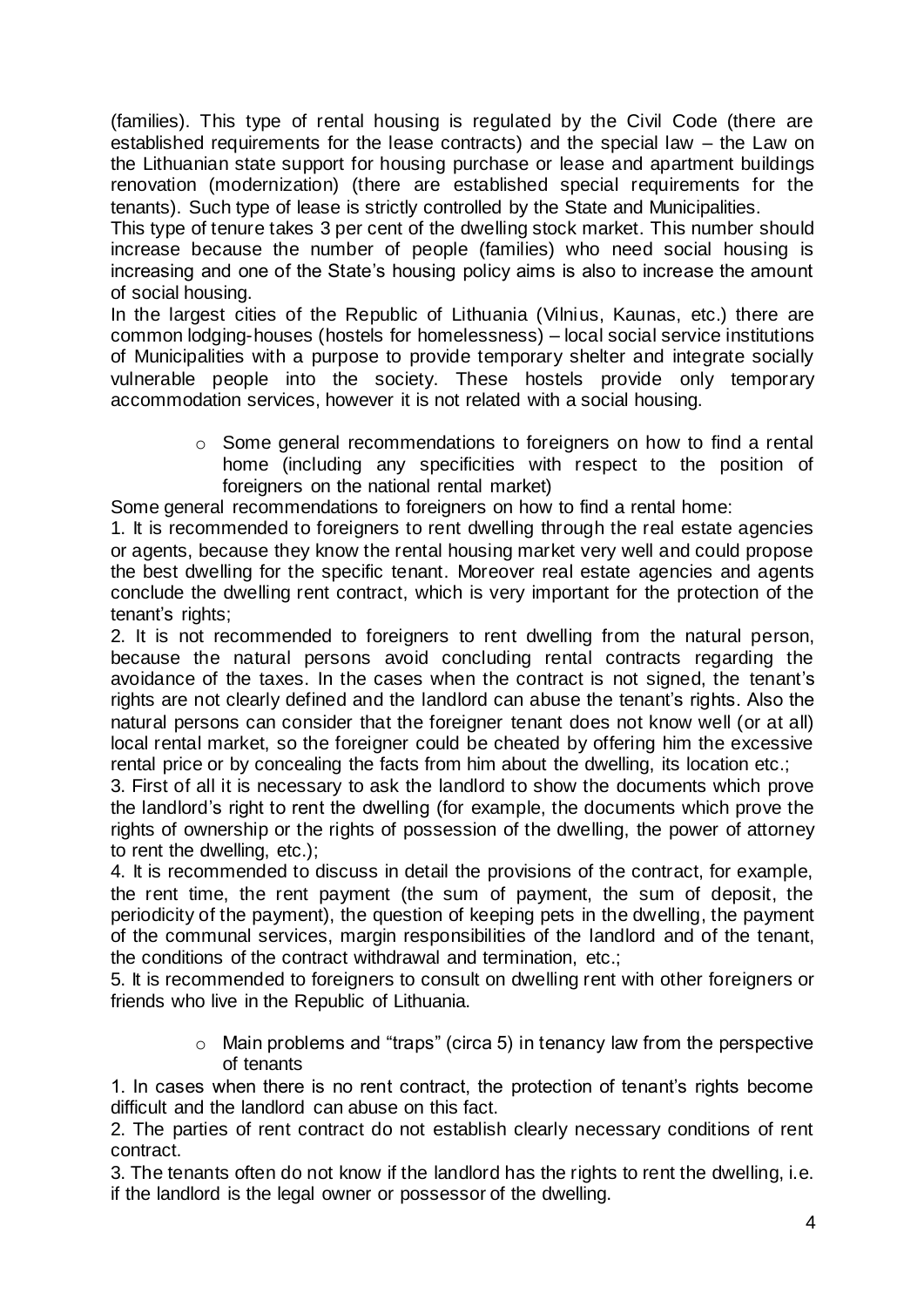4. The tenants often do not know if the dwelling is fit for residence, for example, tenants do not demand to landlord to represent the certificate of energy saving.

5. The Government of the Republic of Lithuania still do not adopt maximum lease payment.

6. There is no legislation about the minimum and maximum levels of brokerage fee of real estate agents.

 Compile a very brief section of "*Important legal terms related to tenancy law*" by quoting their original in the national language

#### **Important legal terms related to tenancy law in the Republic of Lithuania**

| Lithuanian         | <b>Translation into English</b>              |
|--------------------|----------------------------------------------|
| term               |                                              |
| Lietuvos           | The Civil Code of the Republic of Lithuania  |
| <b>Respublikos</b> |                                              |
| civilinis          |                                              |
| kodeksas           |                                              |
| <b>Būstas</b>      | The dwelling, the housing                    |
| Būsto nuoma        | Lease (rent) of dwellings                    |
| <b>Būsto</b>       | Sublease of a dwelling                       |
| subnuoma           |                                              |
| Komercinė          | The commercial housing rent                  |
| būsto nuoma        |                                              |
| Socialinio         | The social housing rent                      |
| būsto nuoma        |                                              |
| Nuomotojas         | The landlord                                 |
| <b>Nuomininkas</b> | The tenant                                   |
| <b>Nuomos</b>      | The lease contract, the rent contract        |
| sutartis           |                                              |
| <b>Nuomos</b>      | The rent contract's conditions               |
| sutarties          |                                              |
| sąlygos            |                                              |
|                    |                                              |
| Nuomininko         | The rights of the tenant                     |
| teisės             |                                              |
| Nuomininko         | The obligations of the tenant                |
| pareigos           |                                              |
| Nuomotojo          | The rights of the landlord                   |
| teisės             |                                              |
| Nuomotojo          | The obligations of the landlord              |
| pareigos           |                                              |
| <b>Nuomos</b>      | Duration of he contract                      |
| sutarties          |                                              |
| terminas           |                                              |
| <b>Sutarties</b>   | Grounds for acknowledgement of a contract    |
| pripažinimo        | null and void                                |
| negaliojančia ir   |                                              |
| niekine            |                                              |
| pagrindai          |                                              |
| Nuomininko         | Priority right of the tenant in renewing the |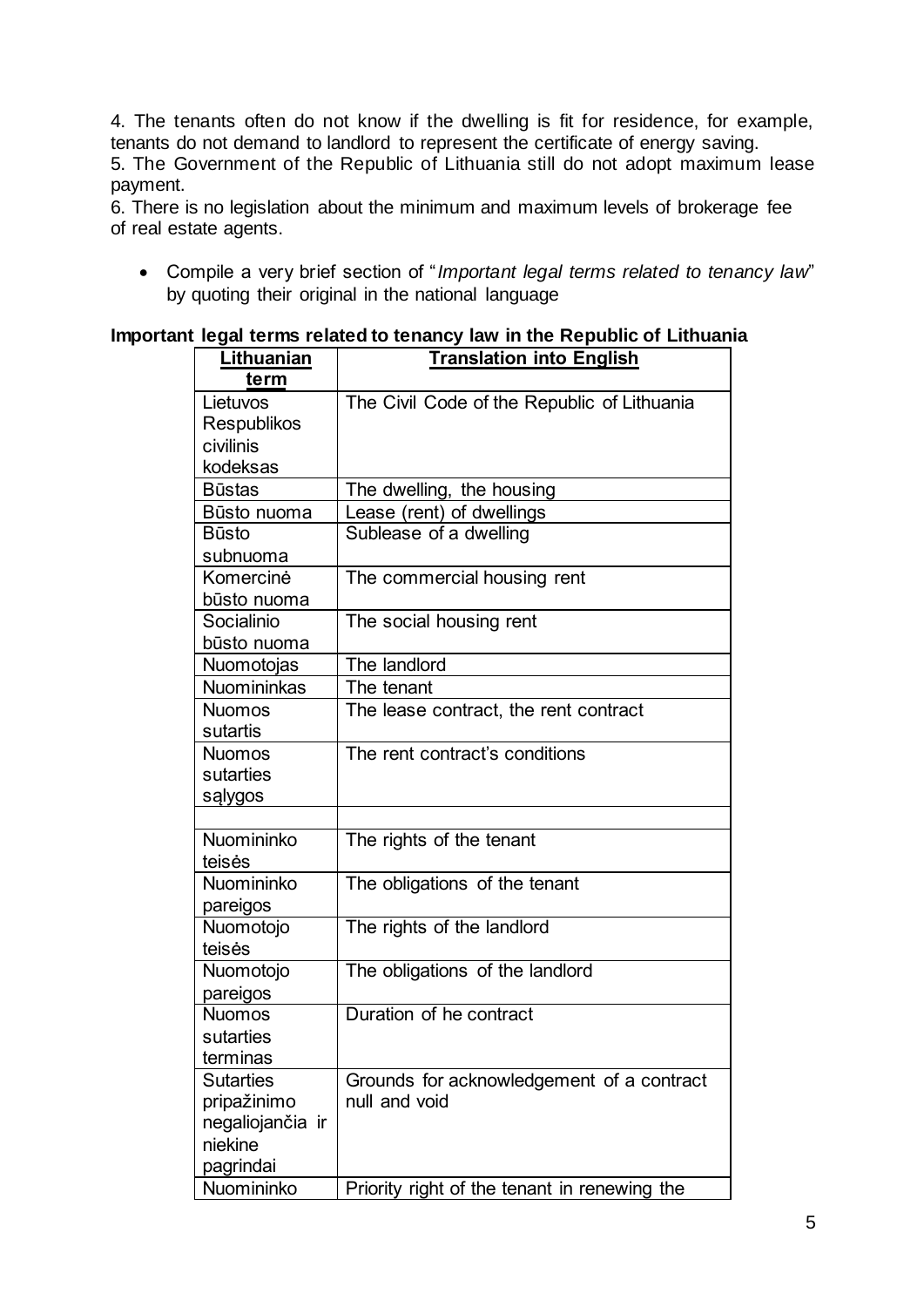| pirmumo teisė       | contract of lease                             |
|---------------------|-----------------------------------------------|
| atnaujinti          |                                               |
| nuomos sutarti      |                                               |
| <b>Nuomos</b>       | Payment of lease                              |
| mokestis            |                                               |
| Mokestis už         | Payment for cold and hot water, electric      |
| komunalines         | energy, gas, heating and public utilities     |
| paslaugas           | (disposal of garbage, lifts, cleaning of      |
|                     | premises of communal use and territory, etc.) |
|                     | usually paid by the tenant                    |
| Rankpinigiai        | Deposit                                       |
| <b>Nuomos</b>       | The termination of rent contract              |
| sutarties           |                                               |
| pabaiga             |                                               |
| <b>Nuomos</b>       | Dissolution of the rent contract              |
| sutarties           |                                               |
| nutraukimas         |                                               |
| <b>Nuomos</b>       | Modification of the rent contract             |
| sutarties           |                                               |
| pakeitimas          |                                               |
| <b>Iškeldinimas</b> | Eviction                                      |
| Einamasis           | Maintenance of the dwelling                   |
| būsto               |                                               |
| remontas            |                                               |
| Kapitalinis         | Capital repair of the dwelling                |
| remontas            |                                               |
| Nuomininko          | Members of the tenant's family                |
| šeimos nariai       |                                               |
| Gyvūnai             | Pets                                          |
| Ginčai              | <b>Disputes</b>                               |

# **2. Looking for a place to live**

#### **2.1. Rights of Prospective Tenants**

 What bases for discrimination in the selection of tenants are allowed/prohibited? What about, for example, status as a foreigner, student, unmarried partner, or person with a short-term work contract?

There are some provisions in the Civil Code which restrict the landlord's freedom of contract. For example, the landlord shall have no right to refuse conclusion of the a contract of lease of a dwelling with a person, or to prolong it, or to impose more onerous conditions on the tenant for the sole reason that the person concerned is a pregnant woman or has minor children, with the exception of cases where such refusal is justified by the size of the dwelling or by the arrest thereof.

In the Lithuania there are recognized national and European Union antidiscrimination issues by restricting choice of the tenant. These antidiscrimination issues are fixed in the Law of the Republic of Lithuania on the Equal Opportunities and in the Law of the Republic of Lithuania on Equal Opportunities of Women and Men. The first one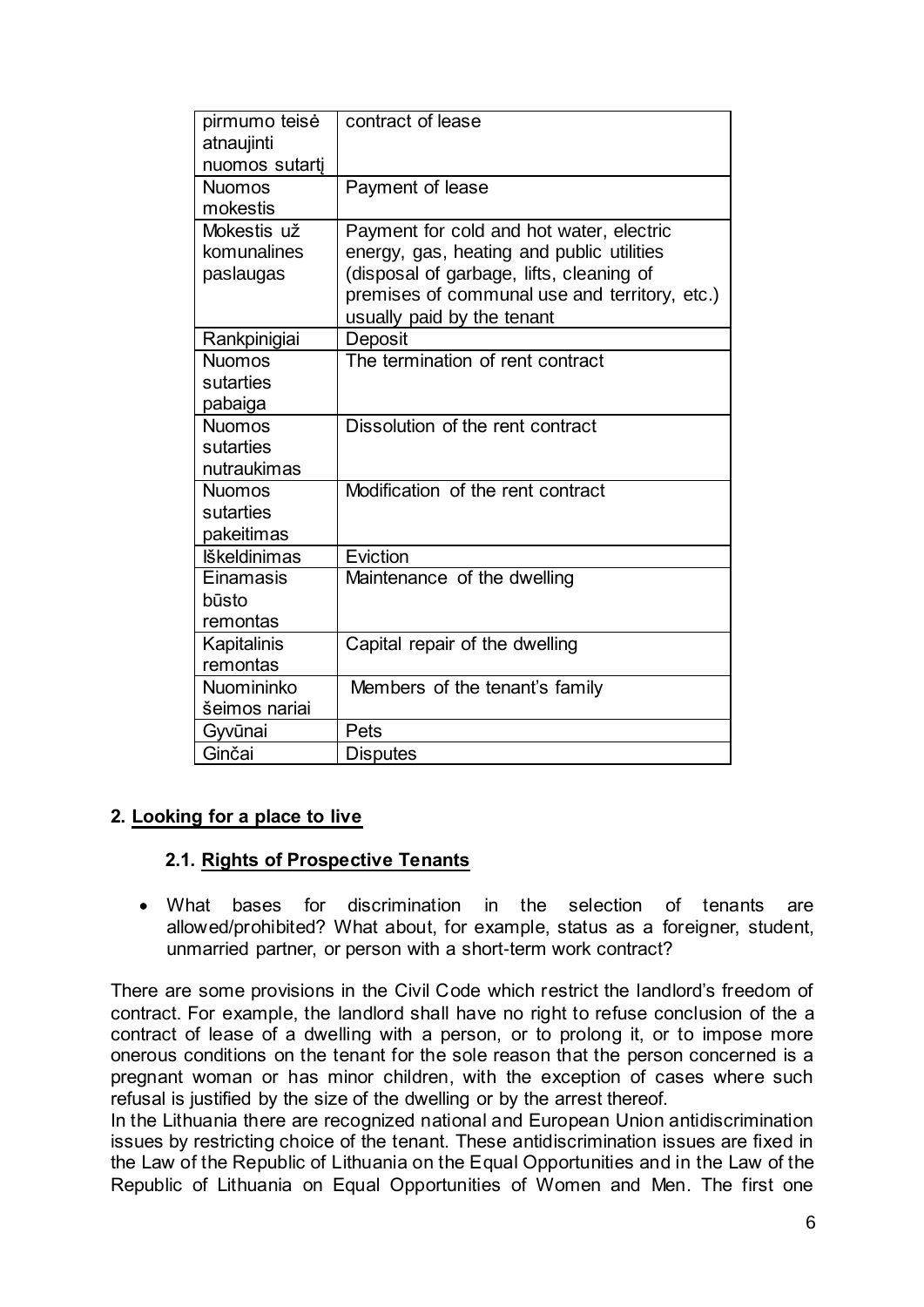forbids to discriminate people considering sex, race, nationality, language, origin, social status, religion and the second one forbids the discrimination concerning the sex. It should be noted that this is only general rule and there are no of specific antidiscrimination rules on dwelling lease.

The discrimination is also forbidden by the Article 25 of the Constitution of the Republic of Lithuania (it is forbidden to exclude people considering sex, race, nationality, language, origin, social status, religion, and creed) and by the European Convention on Human Rights which is the part of the Lithuanian law.

Status as a foreigner, student, unmarried partner, or person with a short-term work contract could not be the legal ground refusing to sign the dwelling lease contract but the status is important to determine the provisions of the contract, for example, from the tenant with a short-term work contract the landlord likely can ask to pay a deposit, etc.

 What kinds of questions by the landlord are allowed (e.g. on sexual orientation, intention to have children etc)? If a prohibited question is asked, does the tenant have the right to lie?

Questions with discriminative content and purposes are no allowed, i.e. the questions considering sex, race, nationality, language, origin, social status, religion, and creed. However, in practice discriminative questions can be asked. The tenant has always the right to refuse to answer to the discriminative questions.

Tenant has no right to lie and in case tenant lies, the landlord has right to terminate the contract in following situations: to questions concerning the number of his/her family members, questions concerning age and number of children, questions about co-habitants etc.

• Is a "reservation fee" usual and legal (i.e. money charged by the landlord to allow the prospective tenant to participate in the selection process)?

In the Republic of Lithuania "reservation fee" could be usable in the process of the public tender. According the Civil code of the Republic of Lithuania the person who wants to participate in the public tender must pay fee which is not reimbursed.

 What kinds of checks on the personal and financial status of the tenant are usual and legal (e.g. the landlord requiring an independent credit report)?

Usually the landlord checks about tenant's social and financial status: age and gender of tenant, marital status, number of family members, number of children, state of health of tenant and his family members and their diseases, previous conviction(s) of tenant or his family members, profession of tenant and his position, domestic animals of tenant, his salary, credits and debts, permanent work. It should also be noted that there is almost no possibility for the landlord to collect the information about the tenant from other legal sources because such information is prevented by the Law on Legal Protection of Personal Data. However, it is possible to get some kind of information from non-official sources. For example, information about the debts of the person can be collected from the register of debtors, which is recorded and stored by the creditor companies, for example, "Mano CreditInfo", "SAIA", "InfoBankas".

What is the role of estate agents in assisting the tenant in the search for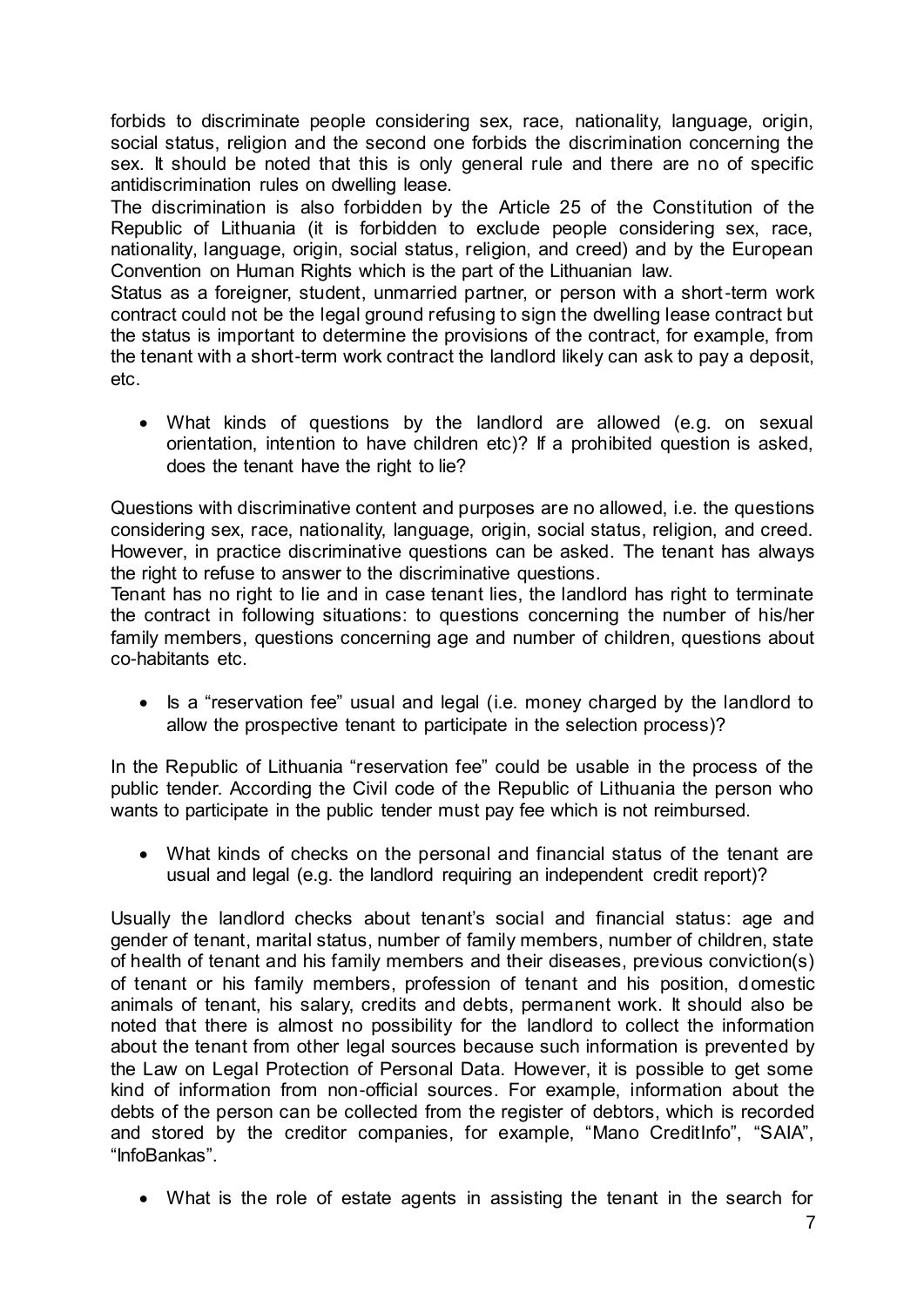housing? Are there other bodies or institutions assisting the tenant in the search for housing?

The real estate agents who are acting in the dwelling rent market provide appropriate services for both landlords and tenants. For tenants they help to find the dwelling according to tenant's needs and requests and his financial situation. For landlords they help to rent the dwelling for faithful and responsible tenants and also help to get the best rental fee. The real estate agents also prepare rental contracts.

It should be noted that in Lithuania there is not much people who choose the services of real estate agents in the dwelling rental market. People prefer to rent dwelling without agents because of the two main reasons. First, they do not want to pay fee to the agent. Second, they would like to avoid of paying taxes. If contract is concluded via real estate agent who work in most cases only with legal and official contracts between landlord and tenant, the tenant has to pay taxes to the budget.

 Are there any accessible "blacklists" (or equivalent mechanisms) of bad landlords/tenants? Is there a system for rating and labelling preferred landlords/tenants?

In Lithuania there are no public blacklists of "bad landlords/tenants". The real estate agents and agencies have such blacklists but they do not publish such blacklists because it is unlawful and it is violation of the personality rights. They only could give and advice to the clients privately based on blacklists of "bad tenants" or "bad landlords". So these blacklists are non-public and therefore do not constitute the matter of data protection.

# **2.2. The Rental Agreement**

 What are the requirements for a valid conclusion of a rental contract (is written form necessary; is registration necessary and if yes, what kinds of fees apply lawfully)?

The necessary requirement for the valid conclusion of the rental contract is an agreement in essential terms of the contract. The form of the contract has an importance for the validity or non-validity of the contract only in the cases indicated by the laws.

Lease contracts which are listed below must be in written form to be valid:

(i) if the landlord is the state, municipality or a legal person;

(ii) if contract of lease of a dwelling is concluded for a fixed-term, irrespective of who is the landlord.

Rental contracts of a dwelling may be invoked against third persons only if the contracts were registered in the Public Register within the procedure established by the law. Rental contracts of a dwelling are registered only in one register – the Real Property Register (Nekilnojamojo turto registras).

There is no fee provided by law for the conclusion of the contract. Also in practice contracting fees are not demanded by landlords to cover the costs of the conclusion of contract.

• What is the mandatory content of a contract?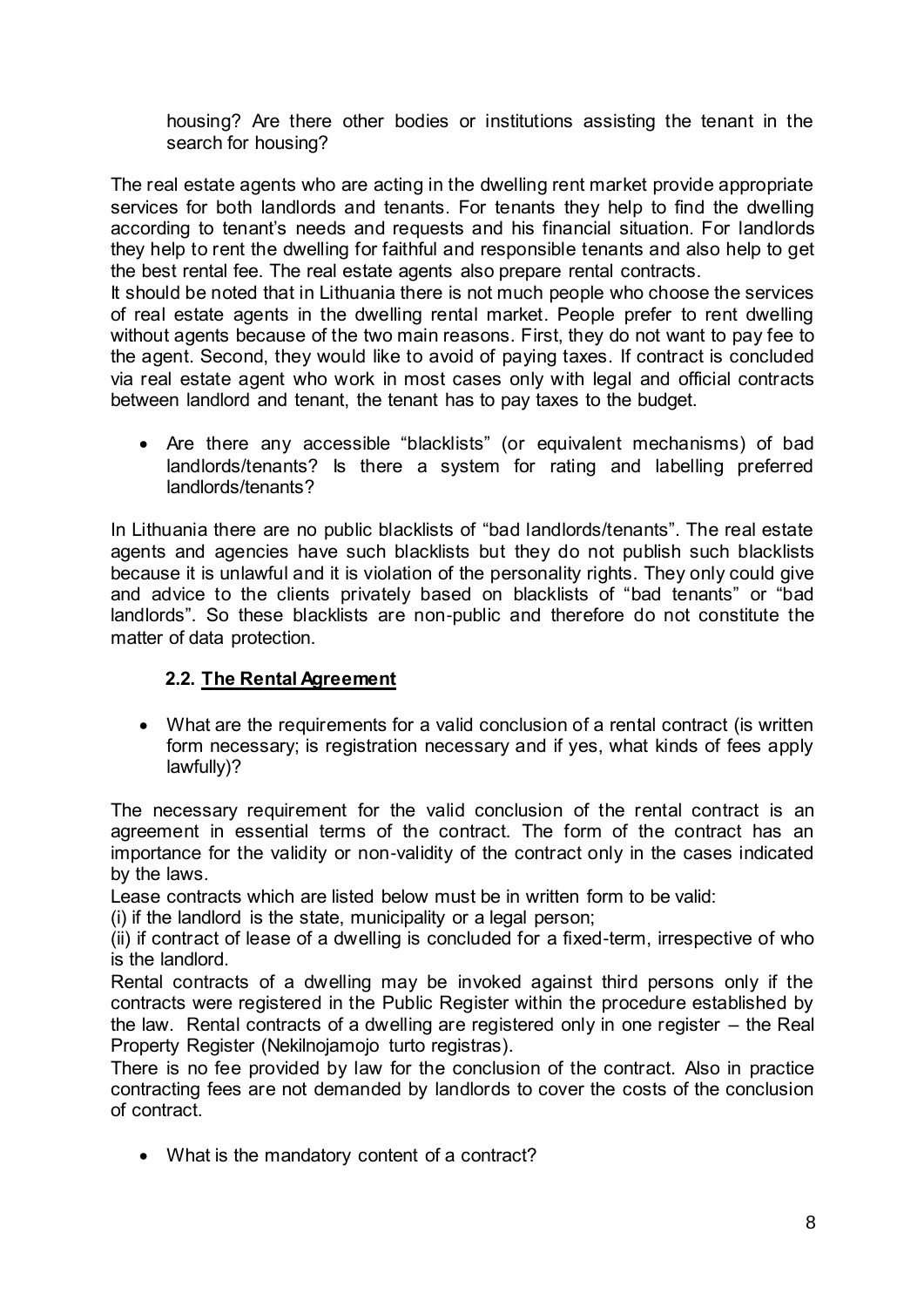Under the Articles 6.159 and 6.181 of the Civil Code for the valid conclusion of the contract it is sufficient that the both parties of the contract have civil active capacity and they agree on fundamental conditions of the contract. The form of the contract has an importance for the validity of the contract only in cases indicated by the laws (the Part 2 of the Article 1.93 of the Civil Code). The Article 6.579 of the Civil Code does not indicate that the noncompliance of the form of the dwelling rent contract makes this contract invalid. So where any dispute arises upon the fact of forming or performance of a transaction which fails to meet the necessary requirements for its ordinary written form, the parties lose the right to use testimony of witnesses as evidence to prove the facts indicated above (the Part 2 of the Article 1.93 of the Civil Code).

Under the Article 6.579 of the Civil Code contracts of lease between natural persons may be formed orally.

Only in written form can be formed these contracts of lease:

(i) in the event where the lessor is the state, municipality or a legal person;

(ii) a fixed-term contract of lease of a dwelling irrespective of who is the lessor.

It should be noted that Municipalities (the cities' Councils) have confirmed the typical forms of the social housing lease contract.

o Which data and information must be contained in a contract?

A contract of lease of a dwelling shall include the following data: the address of the leased premises, number of rooms or any other premises, dwelling space, engineering (technical) installations which are in the premises, the appurtenances and the conditions for the use of common premises, amount of the lease payment and periods for this payment, procedure for the payment for public utilities.

At the time of concluding a lease contract of a dwelling, the landlord shall be obliged to submit to the tenant a copy of the by-laws of the dwelling-house condominium or any other document establishing the requirements for the care, use and maintenance of common premises and other rules. A copy of this document shall be an inherent part of a lease contract of a dwelling. The landlord must transfer to the tenant the energy performance certificate of building or its part or a copy of it.

> o Duration: open-ended vs. time limited contracts (if legal, under what conditions?)

A lease contract of a dwelling may be concluded for an indeterminate term or for a fixed term. A written lease contract shall be deemed to be concluded from the date of its signature by the parties, while an oral contract shall become binding from the day when the parties agree on the conditions of the contract or a permission to take residence in the premises concerned is given.

There is no mandatory minimum duration for limited in time contracts, but there is mandatory maximum duration – in all cases the period of lease may not exceed one hundred years.

> o Which indications regarding the rent payment must be contained in the contract?

These indications regarding the rent payment must be contained in the rent contract: the amount of the lease payment and periods for this payment, procedure for the payment for public utilities, the manner of rent payment (via bank transfer or in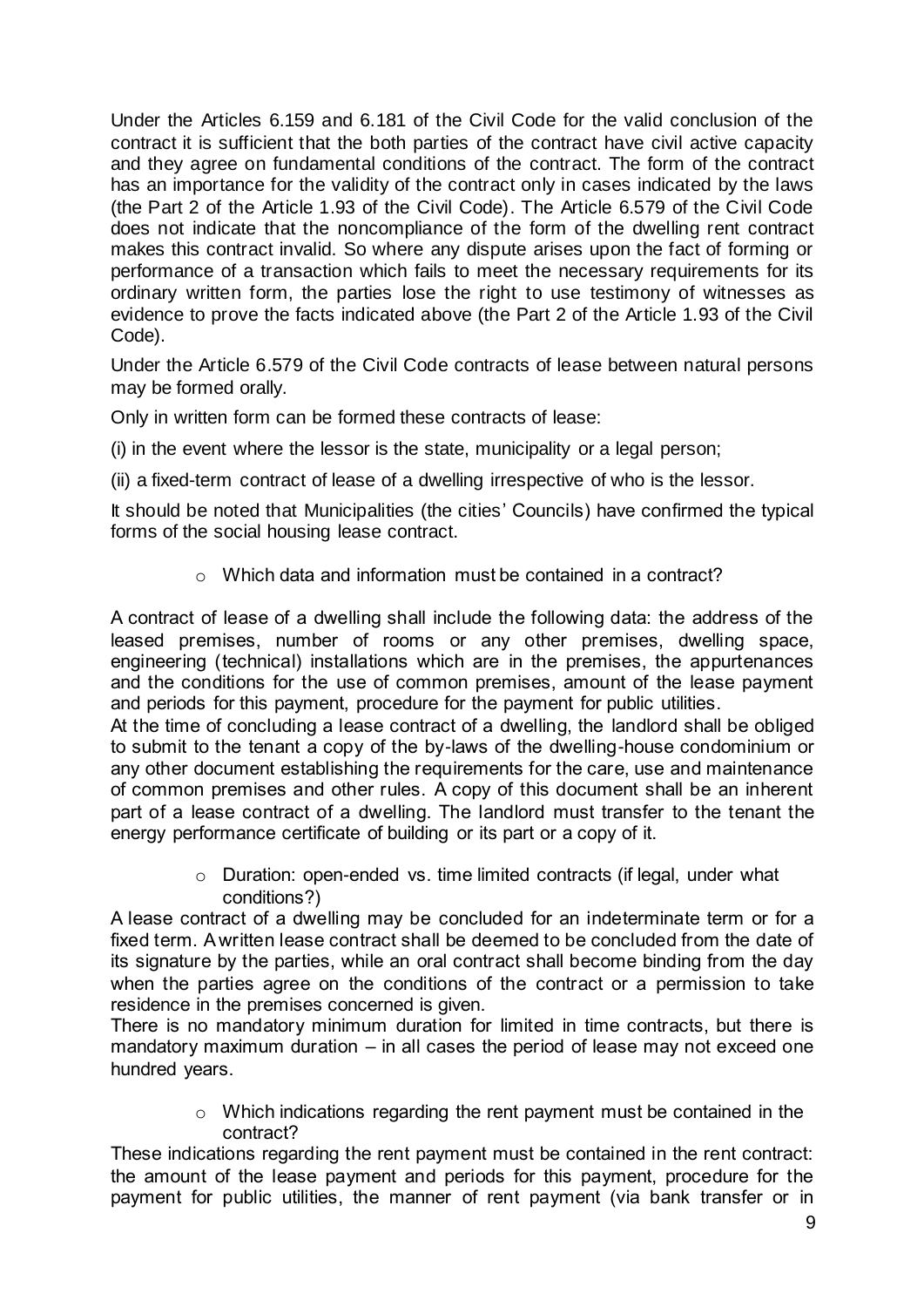cash).. The landlord shall have no right to demand the payment of lease in advance, with the exception of the lease payment for the first month;

- Repairs, furnishings, and other usual content of importance to tenant
	- $\circ$  Is it legal for the landlord to shift the costs for certain kinds of repairs (if yes, which?) to the tenant?

In Lithuania a tenant has a duty with regard to maintenance of a leased thing: the tenant shall be obliged to maintain the leased thing in a proper state and to bear expenses for the maintenance of this thing and to make its current repair at his own expense unless otherwise provided for by laws or the contract. Is it lawful and usual to shift the costs for minor maintenance works and cosmetic works to the tenant?

> o Is the landlord or the tenant expected to provide furnishings and/or major appliances?

The landlord must provide only a fit for residence dwelling house or its part, a separate apartment or an isolated dwelling consisting of one or several rooms with related non-residential premises.

Furnishings and/or major appliances are the subject of the concrete lease contract: if the parties agree on some furnishings and/or major appliances in the dwelling, the landlord must provide it. But if there are no such conditions, the tenant could not require provide furnishings and/or major appliances. There are no requirements in law concerning major appliances (toilet, one bathtub or shower and a kitchen or a kitchenette etc)

It should be noted that in the Article 6.605 of the Civil Code it is stated that the tenant of a dwelling of state, municipalities and legal persons and his family members may modify and change the plan of the dwelling and non-residential premises only upon written permission of the landlord and the consent of the family members of full age residing together, likewise upon that of any other interested persons whose rights and lawful interests may be violated in the course of executing modification and change of plan of the dwelling and non-residential premises. In the event of disagreement between the tenant, his family members and other interested persons, the dispute may be resolved within judicial proceedings.

> $\circ$  Is the tenant advised to have an inventory made so as to avoid future liability for losses and deteriorations (especially in the case of a furnished dwelling)?

Yes, the tenant is advised to have an inventory made so as to avoid future liability for losses and deteriorations. In practice the tenant and the tenant often concludes the certificate of transfer-acceptance of the dwelling (appendix of the dwelling rental contract in which the dwelling state, number of rooms, furnishing, etc. are registered

o oAny other usual contractual clauses of relevance to the tenant

Usual contractual clauses of relevance to the tenant are the following:

- clause about the right of family members to move in an apartment together with the tenant;

- clause of priority right to conclude the contract for the next period;

- clause about the right to modify and change the plan of the dwelling and nonresidential premises;

- clause about the right of the landlord to inspect the dwelling;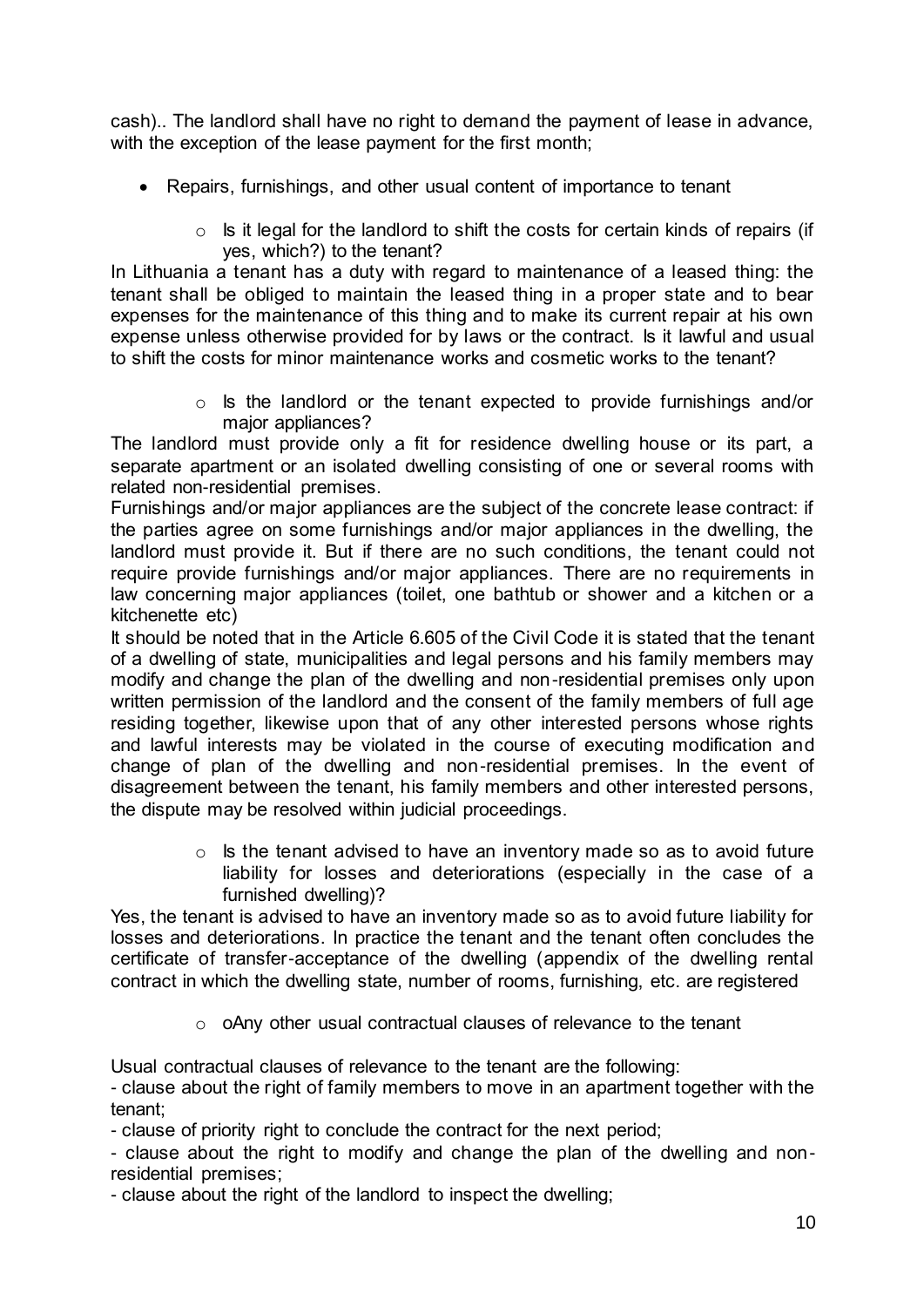- clause about the right of the tenant to sublease the dwelling;

- clause about the right to modify and change the plan of the dwelling and nonresidential premises;

- clause about the priority right of the tenant in renewing the contract of lease.

- Parties to the contract
	- o Which persons, though not mentioned in the contact, are allowed to move into the apartment together with the tenant (partner, children etc.)?

Members of the tenant's family are allowed to move in an apartment together with the tenant.

The members of the tenant's family are: the spouse (cohabitant), their minor children, parents of the tenant and those of the spouse residing together with the tenant; children of full age, their spouses (cohabitants) and grandchildren of the tenant shall be attributed to his family members in the event of their maintaining common household with the tenant; guardians and those under guardianship, having taken residence in the dwellings of their guardian or person under guardianship shall not acquire the rights of a member of the family of the guardian or person under guardianship; close relatives, other dependents who have resided with the tenant, his family members or with any one of them at least for a period of one year and have maintained common household, may be acknowledged family members of the tenant under judicial proceedings.

The family members of the tenant of a dwelling shall have the same rights and duties arising from the lease contract of a dwelling as the tenant himself.

Having agreed among themselves and having accordingly informed the landlord beforehand, the tenant and his family members may allow temporary gratuitous occupancy in the dwelling in their use to other persons (temporary dwellers) without forming a contract of sublease.

> $\circ$  Is the tenant obligated to occupy the dwelling (i.e. to use as tenant's primary home)?

There is no direct tenant's obligation to live in the dwelling. But this obligation can be derived from the concept of a contract of lease of a dwelling: under a contract of lease of a dwelling, the landlord shall undertake an obligation to provide for payment the tenant with dwellings for temporary possession and use for residence, while the tenant undertakes an obligation to use the premises in accordance with their designation, to use the leased thing in such a way as not to hinder the use of that thing by other lawful users and pay the payment of lease. It should also be noted that the tenant of a dwelling upon written consent of all the family members residing together with him as well as that of the landlord shall have the right to sublease the dwelling. It is obvious that in such cases tenant is not obliged to occupy the dwelling.

The landlord can not use remedies in cases where the tenant is not using the dwelling.

- o Is a change of parties legal in the following cases?
	- divorce (and equivalents such as separation of non-married and same sex couples);

In case of divorce (and equivalents such as separation of non-married couples) or in case of separation of the adult family member an adult member of the family of the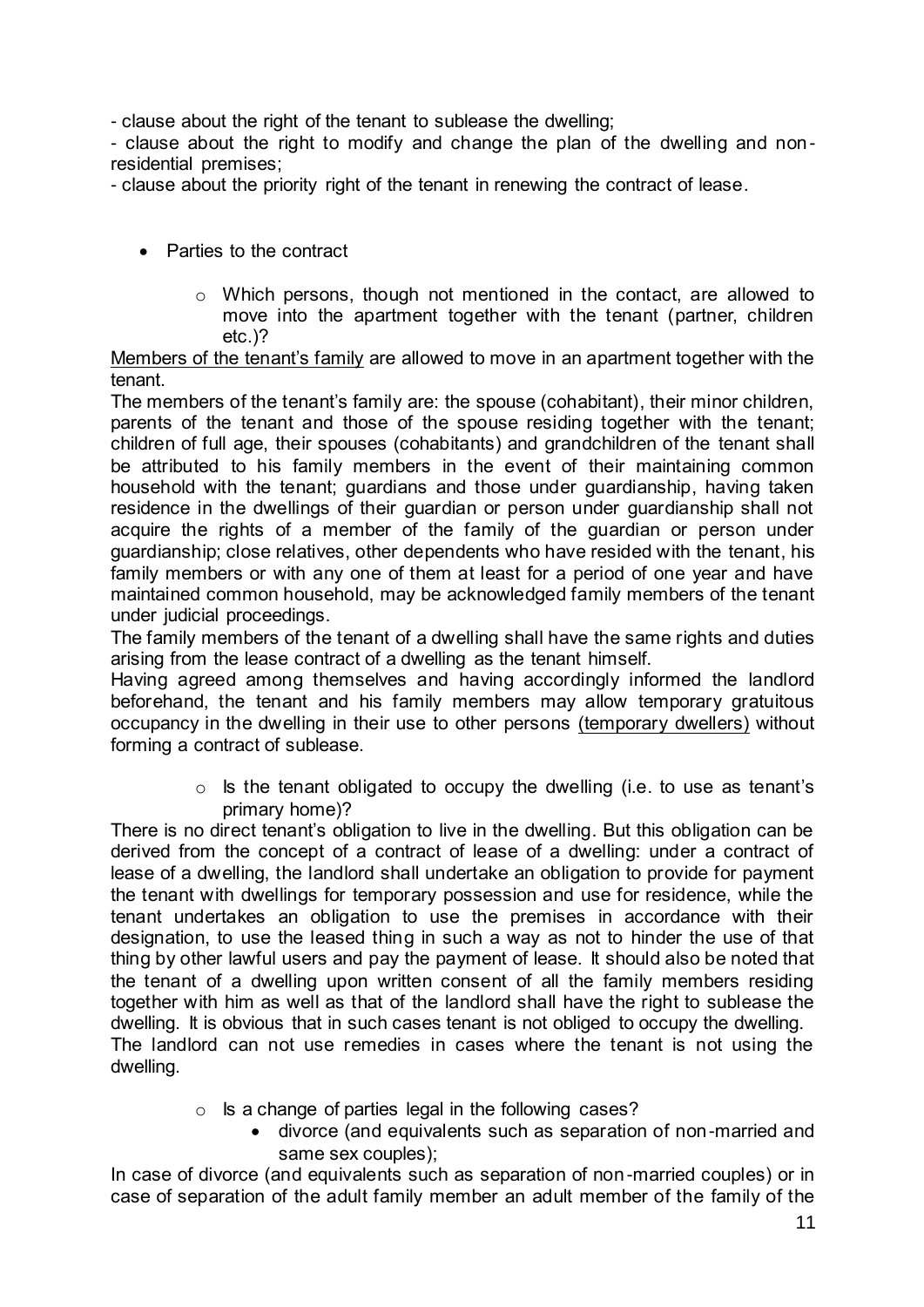tenant and a former member of the family have the right to conclude a separate lease contract of a dwelling (to divide the apartment) if the landlord, the tenant and other family members of full age do not object. Such family member, taking in regard the part of the dwelling area attributable to him may lease a separate isolated dwelling premise. In such event, separate lease contracts of dwellings shall be concluded with every tenant. The tenant, his family members of full age or former family members may determine the order and conditions for the use of the leased dwelling without modifying the lease contract.

Under Paragraph 3 of Article 3.86 of the Civil Code in cases when the spouses rent a family dwelling, the court may transfer the tenant rights to the spouse with whom the children will live or the spouse who lacks earning capacity.

Article 3.235 of the Civil Code states that having regard to the duration of cohabitation, the interests of the minor children of the cohabitees, the age, health, financial situation of the cohabitees and other important circumstances, the court shall have a right to award the use of the rented dwelling place to the cohabitee who is in greater need of the dwelling place. Having regard to the circumstances of the case, the court may obligate the cohabitee who has been awarded the right to use the rented dwelling place to pay compensation to the other cohabitee for the expenses related to the search for and movement to another dwelling place.

> • apartments shared among students (in particular: may a student moving out be replaced without permission of the landlord);

In case when apartments are shared among students, a student moving out may be replaced by motion of the other students if this possibility is indicated in the procedure of granting a hostel dwelling which is confirmed by the decision of the managing bodies of the institutions of science and learning.

• death of tenant;

In case of death of tenant upon the agreement between the family members of the tenant, the lease contract of a dwelling may be changed in the event of the tenant's death where his family members continue to occupy the leased dwelling, and inform the landlord accordingly within two months after the tenant's deathThe family members have right to demand the replacement of the contract.

• bankruptcy of the landlord;

In the event of the right of ownership to a dwelling having passed from the landlord to another person, the contract of lease of a dwelling shall remain valid in respect of the new owner if the contract of lease of a dwelling was registered in the Public Register. According to the Law on the bankruptcy of natural persons of the Republic of Lithuania the administrator of bankruptcy revises all the person's contracts and decides if the contracts must be continued or must be terminated.

> o Subletting: Under what conditions is subletting allowed? How can an abuse of subletting (when the tenant is offered not an ordinary lease contract but only a sublease contract) be counteracted?

The tenant of a dwelling have the right to sublease the dwelling only upon written consent of all the family members residing together with him as well as that of the landlord (two permissions are needed). The contract for the sublease of a dwelling may be formed both in written and oral form, and for fixed or indeterminate term, though the duration of the sublease contract may not be longer than the duration of the lease contract and it must end together with main contract.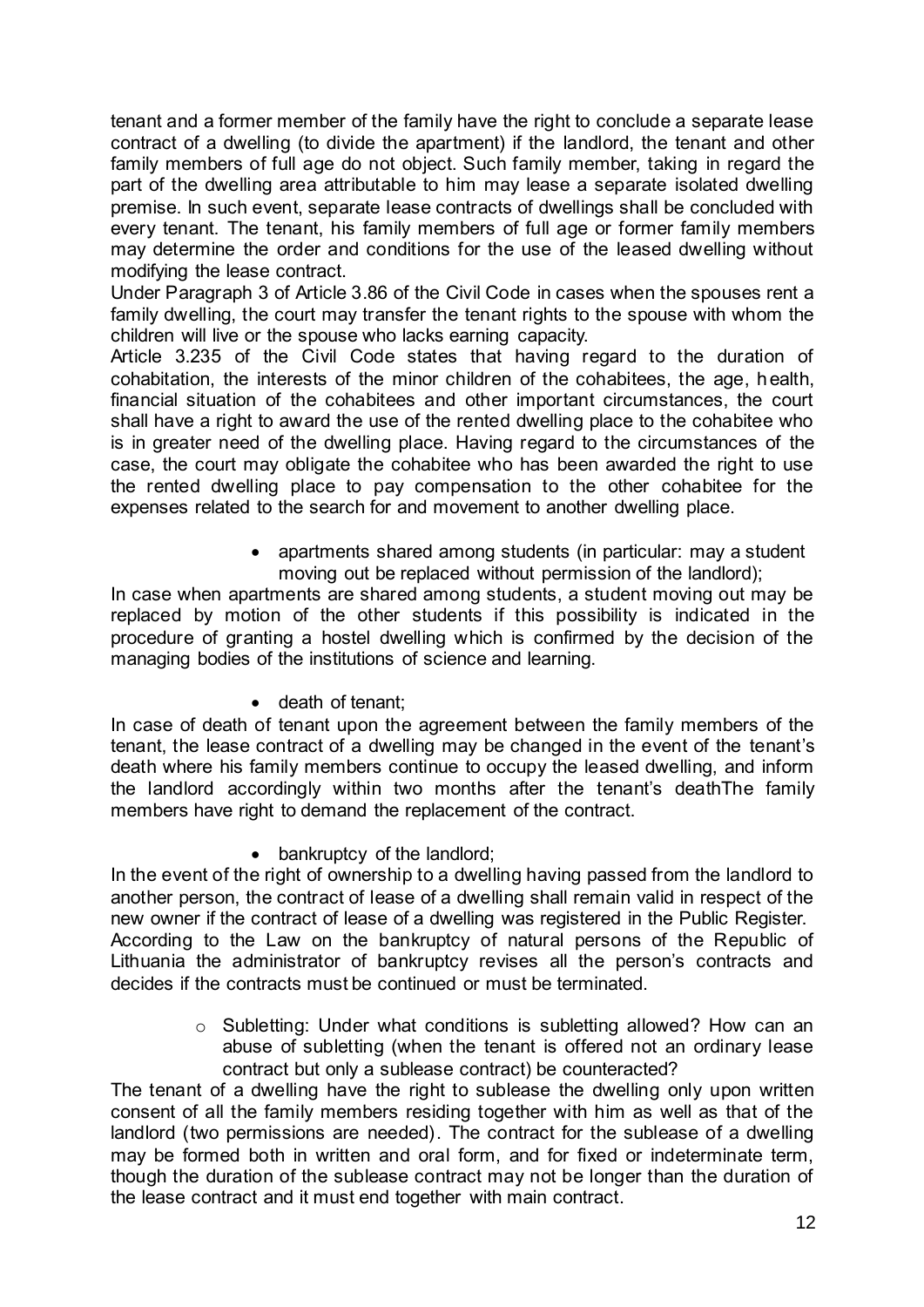The payment for the sublease of a dwelling shall be determined upon the agreement of the parties.

Upon the termination of the period of sublease, the subtenant shall have no priority for a renewal of the contract and shall have upon the demand of the tenant to vacate the premises held under the lease contract. In the event where a contract of sublease is formed without a term being fixed, the tenant shall be obliged to notify the subtenant three months in advance about the dissolution of the contract of sublease. In the event of the refusal of the subtenant to vacate the dwelling, the subtenant shall be evicted under judicial proceedings without another dwelling being granted to him.

Upon concluding a sublease contract of, the tenant shall continue to be liable towards the landlord under the contract of lease. Upon termination of a contract of lease of a dwelling, a contract of sublease shall also terminate at the same time.

There are cases when the landlord (landlord) is acting as a sublandlord and offers for tenant a sublease contract instead of the lease contract, because the subtenant has less rights than the tenant, for example, the sublease contract must terminate when lease contract is terminated, the subtenant do not have the priority for a renewal of the contract, etc., and it is favorable for the landlord.

This phenomenon can be counteracted in only way: the tenant should conclude only lease contract, but not sublease.

> o Does the contract bind the new owner in the case of sale of the premises?

If the right of ownership of a dwelling have passed from the landlord to another person, the lease contract of a dwelling shall remain valid in respect of the new owner, providing the lease contract of a dwelling was registered in the Public Register within the procedure established by laws.

- Costs and Utility Charges
	- o What is the relevant legal regulation of utilities (i.e. the supply of water, heating and electricity)? Must the landlord or the tenant conclude the contracts for provision of utilities?

The landlord is obliged to ensure proper use of the dwelling house in which the leased dwelling is situated, to grant or to ensure that the necessary utilities specified in the lease contract are granted to the tenant for payment, guarantee the repair of the common property of an apartment house and of the devices for rendering utility services situated in the dwelling house. So the duty to conclude the contracts of supply falls on the landlord.

It should be noted that the Supreme Court of the Republic of Lithuania (Decision of the Supreme Court of Lithuania in the civil case No. 3K-3-185/2009 (14 April 2009)) has stated that a person who is a tenant and wants to have electricity in a dwelling for his personal, family and household needs, is to be regarded as a consumer of electricity, and therefore as the weaker party has a statutory consumer rights. The essential requirement for a person who wants to enter into purchase and sale agreement is to have electricity-consuming devices (internal network) connected to the electricity supply network and metering devices. If such requirements are fulfilled, the electricity supplier must enter into purchase and sale agreement, regardless of whether a person is an owner of a dwelling or not.

It should be noted that this statement applies also to other utilities.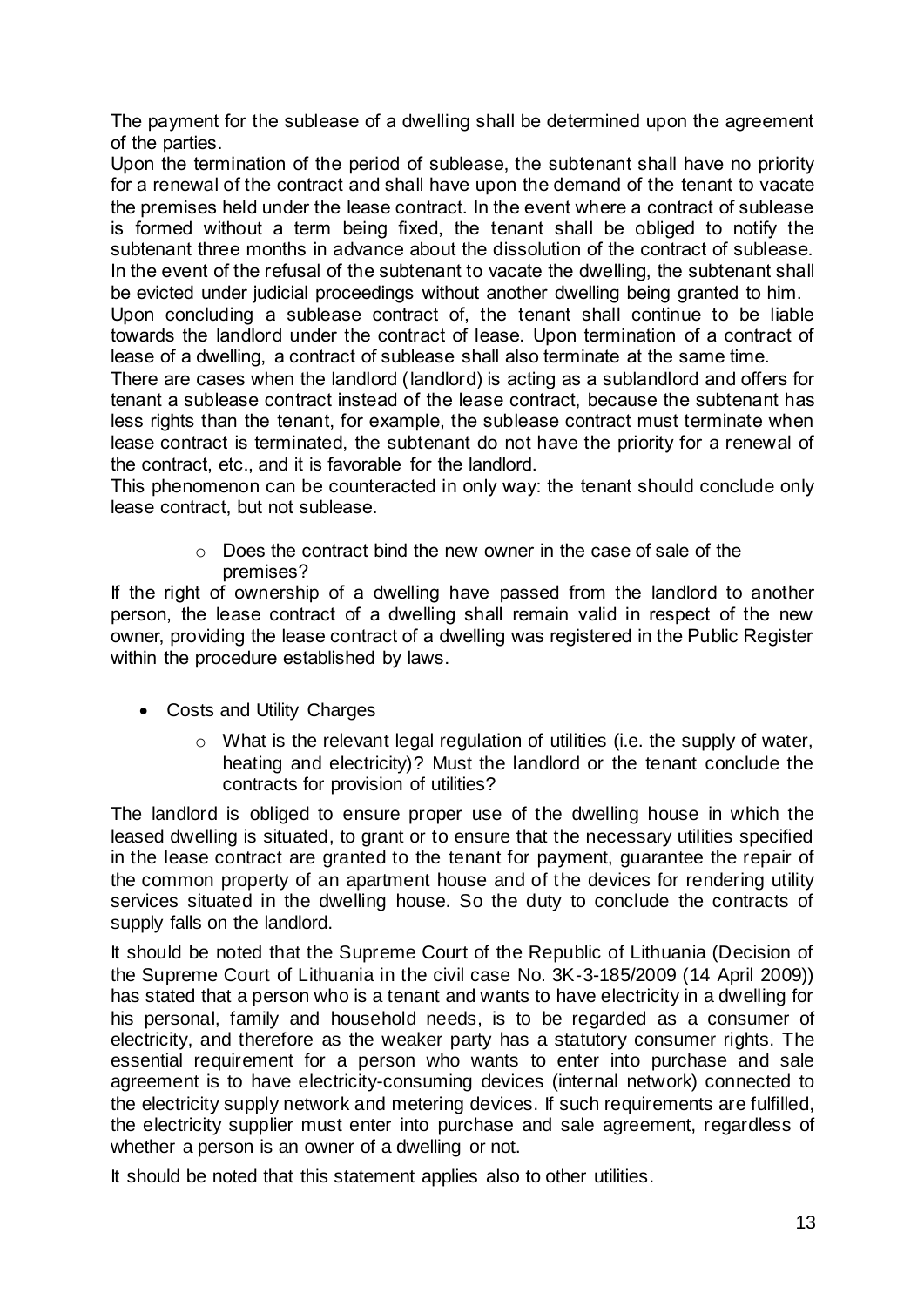The tenant has a right to conclude the contract for supply of utilities on his name when he has the power of attorney of the landlord to conclude such contract.

> $\circ$  Which utilities may be charged from the tenant by the landlord? What is the standard practice?

The issues of payment for cold and hot water, electric energy, gas, heating and public utilities shall be determined upon the agreement of the parties.

According to the regulation of the Civil Code the tenant is charged from paying for these utilities: cold and hot water, electric energy, gas, heating and public utilities (disposal of garbage lifts, cleaning of premises of communal use and territory, etc.).

As the tenant has a duty to pay for utilities, in the case of increase of prices for utilities the tenant must pay the increased price.

As the landlord has a duty to conclude the contracts of supply, in the case of disruption of supply he has duty to carry of restoring of supply.

> o Is the tenant responsible for taxes levied by local municipalities for the provision of public services (e.g. for waste collection or road repair)?

The issues of payment for taxes levied by local municipalities for the provision of public services (e.g. for waste collection or road repair) shall be determined upon the agreement of the parties. In the practice such taxes are usually paid by the tenant.

> $\circ$  Is it lawful to shift condominium costs, and if yes, which ones, onto the tenant (e.g. housekeeping costs)?

The tenant is usually responsible for paying public utilities: disposal of garbage lifts, cleaning of premises of communal use and territory, etc.

- Deposits and additional guarantees
	- o What is the usual and lawful amount of a deposit?

Under the Paragraph 5 of the Article 6.583 of the Civil Code the payment for the first month is usual and lawful amount of a deposit, but in practice often the landlord ask to pay more than the payment for the first month. These actions are unlawful.

If the lawful deposit is not paid, the landlord has a right to terminate the contract.

o How does the landlord have to manage the deposit (e.g. special account; interests owed to the tenant)?

There are no special requirements for the landlord actions in managing the deposit (there are no requirement to hold the money in the bank account).

 $\circ$  Are additional guarantees or a personal guarantor usual and lawful?

Additional guarantees or a personal guarantor are lawful but they are not usual.

o What kinds of expenses are covered by the guarantee/ the guarantor? According the Civil Code the performance of obligations may be secured in accordance with a contract or laws in the form of penalty, pledge (hypothec),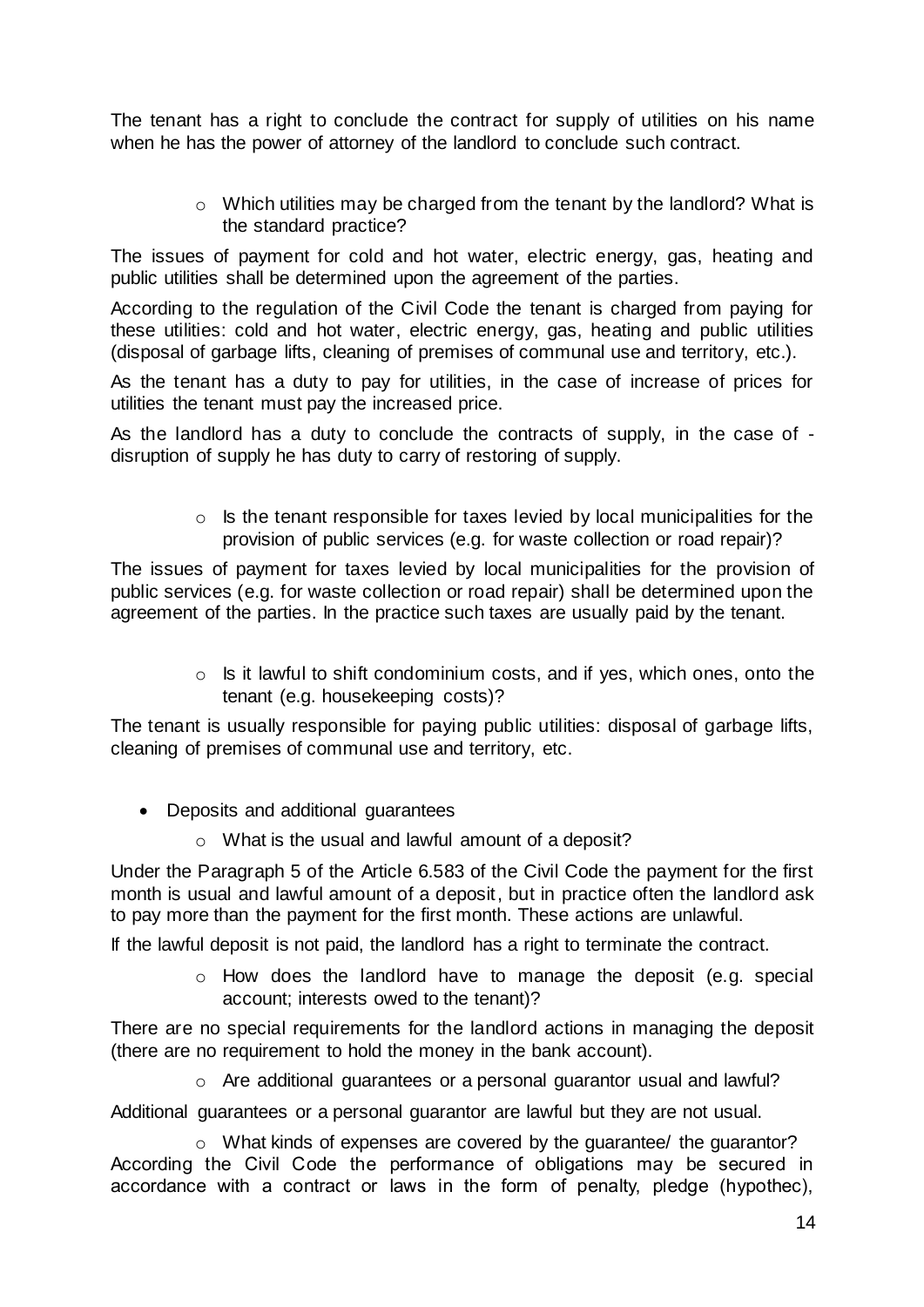suretyship, guarantee or earnest money, or any other forms resulting from the contract.

In the legal relationships of the lease the secure of the performance of obligations is not usual and usable.

In general in the Republic of Lithuania a guarantee is an unilateral obligation of a guarantor by which he binds himself within the sum indicated in the guarantee to be liable fully or in part towards another person (creditor/landlord) if a person (debtor/tenant) fails to perform the obligation, or performs it improperly; the guarantor also binds himself to compensate the creditor/landlord for damages under certain conditions (when the debtor/tenant becomes insolvent, and in other cases). The guarantor shall be subsidiary liable. In the case of the contract of suretyship the surety binds himself to be liable towards the creditor of another person gratuitously or for a remuneration in the event where the person in whose favour suretyship is granted fails to perform the obligation in whole or in part.

# **3. During the Tenancy**

# **3.1. Tenant's Rights**

- Defects and disturbances
	- o Which defects and disturbances are legally relevant (e.g. mould and humidity in the dwelling; exposition to noise e.g. from a building site in front of the dwelling; noisy neighbours; occupation by third parties)?

The dwelling must maintain these requirements:

- mechanical resistance and stability;
- fire safety;
- hygiene, health and the environment;
- safe use:
- protection against noise;
- energy-saving and heat preservation;
- use of premises fit for purpose, registered with the Real Estate Cadastre;
- to maintain an aesthetically pleasing home environment and its appearance;
- do not disturb the living and operating conditions of third parties.

If the dwelling does not correspond to these requirements it can be stated that the dwelling has appropriate defects.

> o What are the tenant's remedies against the landlord and/or third parties in such situations (e.g. unilateral rent reduction vs. rent reduction to be allowed by court; damages; "right to cure" = the landlord's right to repair the defect; the tenant first repairs the defect and then claims the costs from the landlord)

The landlord shall be liable for defects of the thing leased out which wholly or partially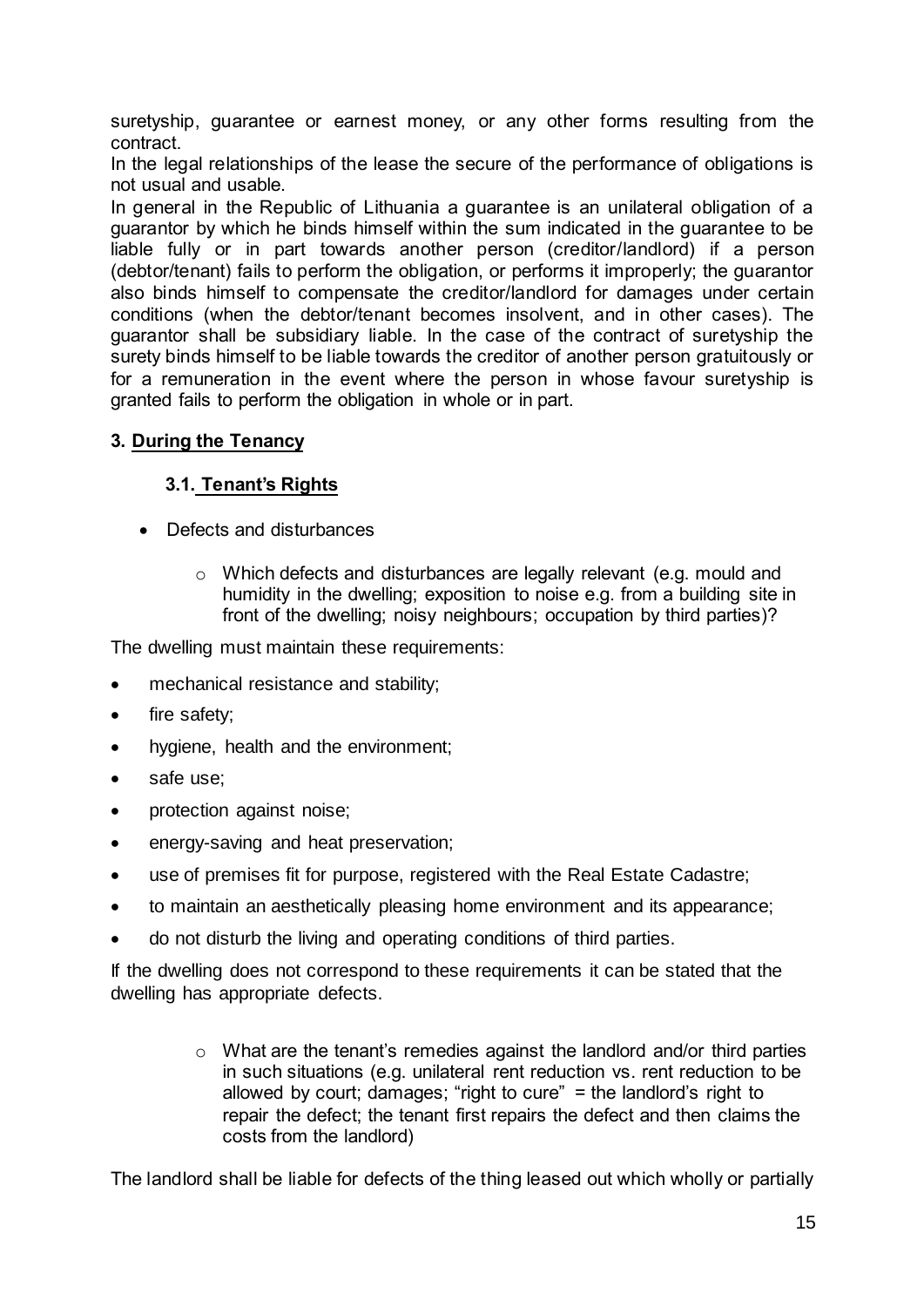obstruct the use thereof for its designation even in those instances where the landlord was not aware of those defects at the time of concluding the contract. The landlord shall not be liable for those defects of the leased thing which were stipulated by him when concluding the contract or which should have been known to the tenant, or which should have been noticed by the tenant without any additional inspection when concluding the contract or delivering the thing, but which were not discovered through his own gross negligence.

In the event of discovery of such defects, the tenant shall have the right at his choice: 1) demand from the landlord either elimination of those defects without compensation or a commensurate reduction of the lease payment, or compensation of the expenses of the tenant incurred in the elimination of the defects;

2) withhold the amount of expenses incurred for the elimination of defects from the lease payment if the landlord was informed of this in advance;

3) demand the dissolution of the contract before time.

The landlord who is informed about the demands of the tenant or about the latter's intention to eliminate the defects of the thing at the expense of the landlord shall have the right to replace the leased thing of inferior quality with another analogous thing of proper quality or to eliminate the defects of the thing himself without compensation.

In the event where after the satisfaction of the demands of the tenant or after the withholding of expenses for the elimination of defects from the lease payment damages caused to the tenant are not fully compensated, he shall have the right to demand the reparation of the uncompensated part of the damages.

The tenant shall have the right to bring an action to a court for dissolution of a contract of lease before time, if the thing transferred has defects which were not stipulated by the landlord and were unknown to the tenant and which render the thing impossible to be used in accordance with its designation and the conditions of the contract.

Also it should be noted that the tenant is lawful possessor of the dwelling so he has the right to claim negatory claim if third persons impede the possession of the dwelling.

- Repairs of the dwelling
	- o Which kinds of repairs is the landlord obliged to carry out?

The landlord shall be obliged to make capital repair at his own expense of the leased thing unless otherwise provided for by laws or the contract (for example, is legal to agree that the tenant will make capital repair).

Violation by the landlord of this shall vest the tenant with the right, upon obtaining the authorization of the court, to make the capital repair and to recover from the landlord the price of the repair, or to withhold it from the lease payment, or to dissolute the contract and claim damages caused by failure to perform the contract. In this event the tenant shall be bound to submit to the landlord the estimate and account of the work of capital repair.

The tenant whose right to use the leased thing is restricted shall have the right to obtain reduction of the lease payment, to demand compensation, or to apply for the dissolution of the contract of lease.

> o Does a tenant have the right to make repairs at his own expense and then deduct the repair costs from the rent payment?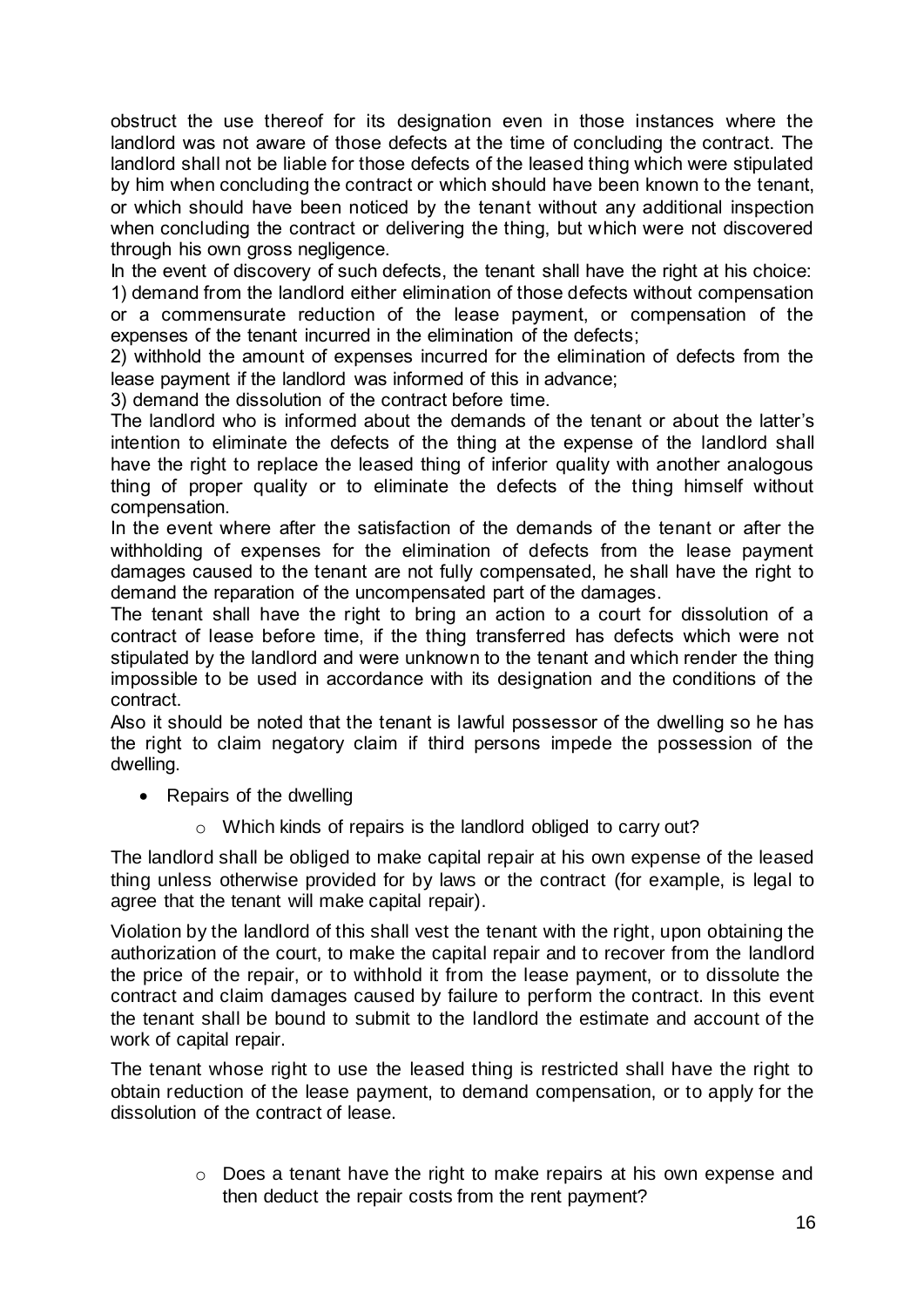Yes, as it was mentioned above a tenant has the right to make repairs at his own expense and then deduct the repair costs from the rent payment.

o Is the tenant allowed to make other changes to the dwelling?

The general rule is that the tenant and his family members may modify and change the plan of the dwelling and non-residential premises only upon written permission of the landlord and the consent of the family members of full age residing together, likewise upon that of any other interested persons whose rights and lawful interests may be violated in the course of executing modification and change of plan of the dwelling and non-residential premises. The tenant may claim for reimbursement if he has carried out for instance necessary renovation works or repairs which correspond to the landlord's interests and will, but to which he has not been instructed by the landlord.

> • In particular, adaptations for disability (e.g. building an elevator, ensuring access for wheelchairs etc.)

The tenant can make adaptations for disability only upon written permission of the landlord and the consent of the family members of full age residing together. There are no any court practice on what grounds landlord may refuse to give consent.

• Affixing antennas and dishes

The tenant can affix antennas and dishes only upon written permission of the landlord and the consent of the family members of full age residing together. There are no any court practice on what grounds landlord may refuse to give consent.

Repainting and drilling the walls (to hang pictures etc.)

The tenant can repaint and drill the walls only upon written permission of the landlord and the consent of the family members of full age residing together. There are no any court practice on what grounds landlord may refuse to give consent.

- Uses of the dwelling
	- o Are the following uses allowed or forbidden?
		- keeping domestic animals
		- producing smells
		- receiving quests over night
		- fixing pamphlets outside
		- small commercial activity

Usually a tenant is allowed to keep pets (in accordance with the requirements of the Law on the animals care, keeping and use of the Republic of Lithuania), to receive guests, to smoke in the dwelling. But the contract of lease may include the clauses which prohibit to keep pets or to smoke in the dwelling.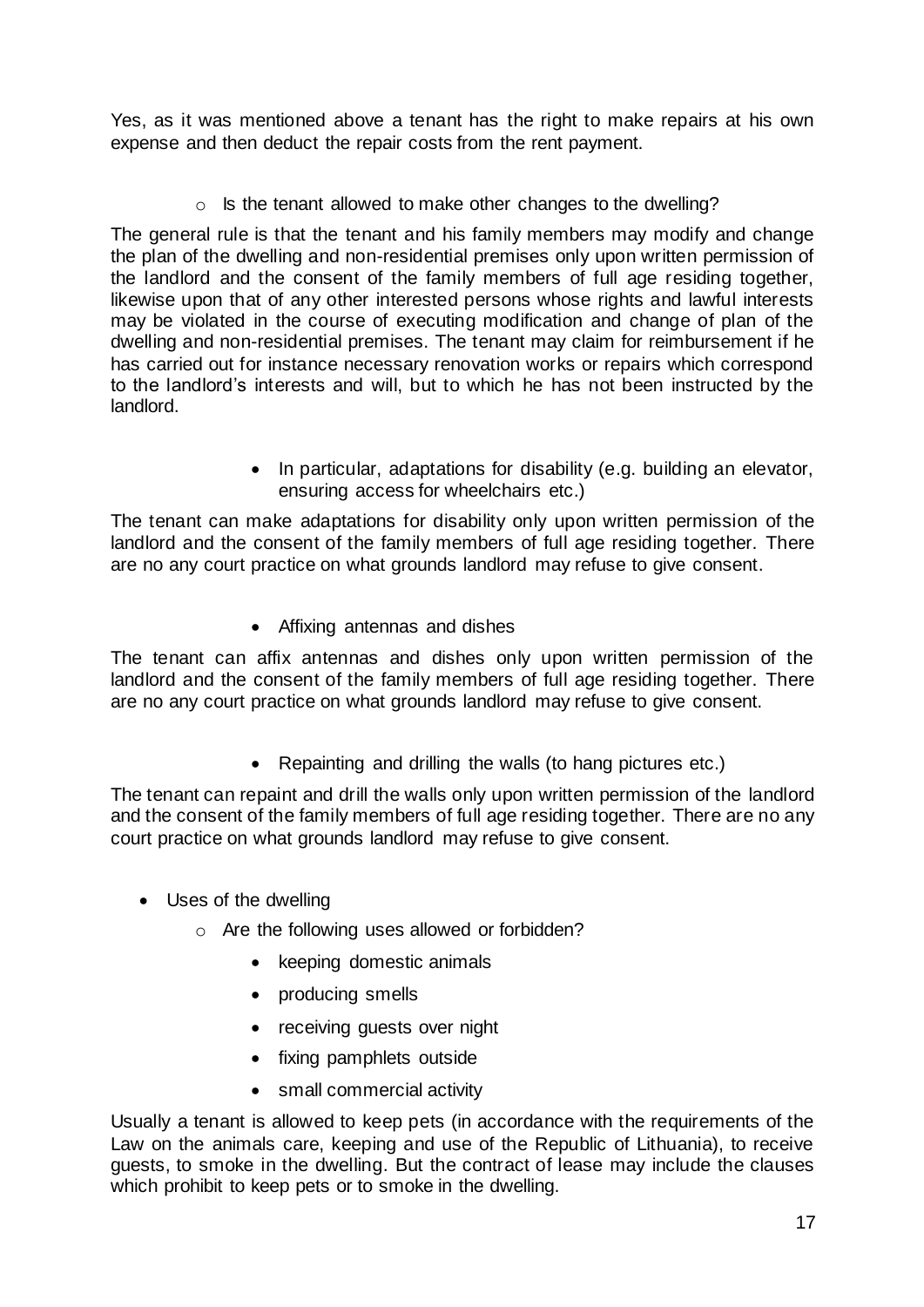Tenant's actions like commercial uses of dwelling, removing an internal wall, fixing pamphlets outside are not in accordance with the rent contract and designation of the thing, also these actions create such conditions which render it impossible for other persons who reside together or in the neighbourhood to lead normal life and these uses of dwelling are forbidden.

# **3.2. Landlord's Rights**

• Is there any form of rent control (restrictions of the rent a landlord may charge)?

Rent control mechanism is carried out by contract's parties and courts. Firstly, this mechanism is realized when the landlord establishes rent payment amount, because he must verify if his chosen rent payment's amount do not exceed the reasonable lease payment.

The tenant who is consumer may use the special legal norms which protect the rights of consumers.

Ultimately, the parties can apply to the courts with demand to assess the rent payment amount. The courts could decide that rent payment amount is appropriate or non-convenient and in such a way could carry out the rent payment control mechanism. Usually courts apply the legal standard that the dwelling's rent payment must be the same as the rent payment of the identical or very similar dwelling.

It should also be noted that the state does not control rental sector, except insofar as it is related to tax payments. State Tax Inspectorate monitors only if landlord pays income tax.

- Rent and the implementation of rent increases
	- o When is a rent increase legal? In particular:
		- Are there restrictions on how many times the rent may be increased in a certain period?

The contract of lease of a dwelling may provide for a modification of the amount of lease payment upon the agreement of the parties, but not more often than once a year. The clauses of a lease contract of a dwelling providing the landlord with the right to unilaterally perform modification of the lease payment or to demand such recalculation before the expiry of a twelve-month period from the date when the contract was formed or more often than once a year shall be null and void.

> • Is there a possible cap or ceiling (fixed by statute or jurisprudence), which determines the maximum rent that may be charged lawfully?

In the Civil Code of the Republic of Lithuania it is settled that rent payment cannot exceed the maximum lease payment determined in accordance with the procedure established by the Government, but the Government still has not adopted the Resolution on this question.

So there is no cap which determines the maximum rent that may be charged lawfully.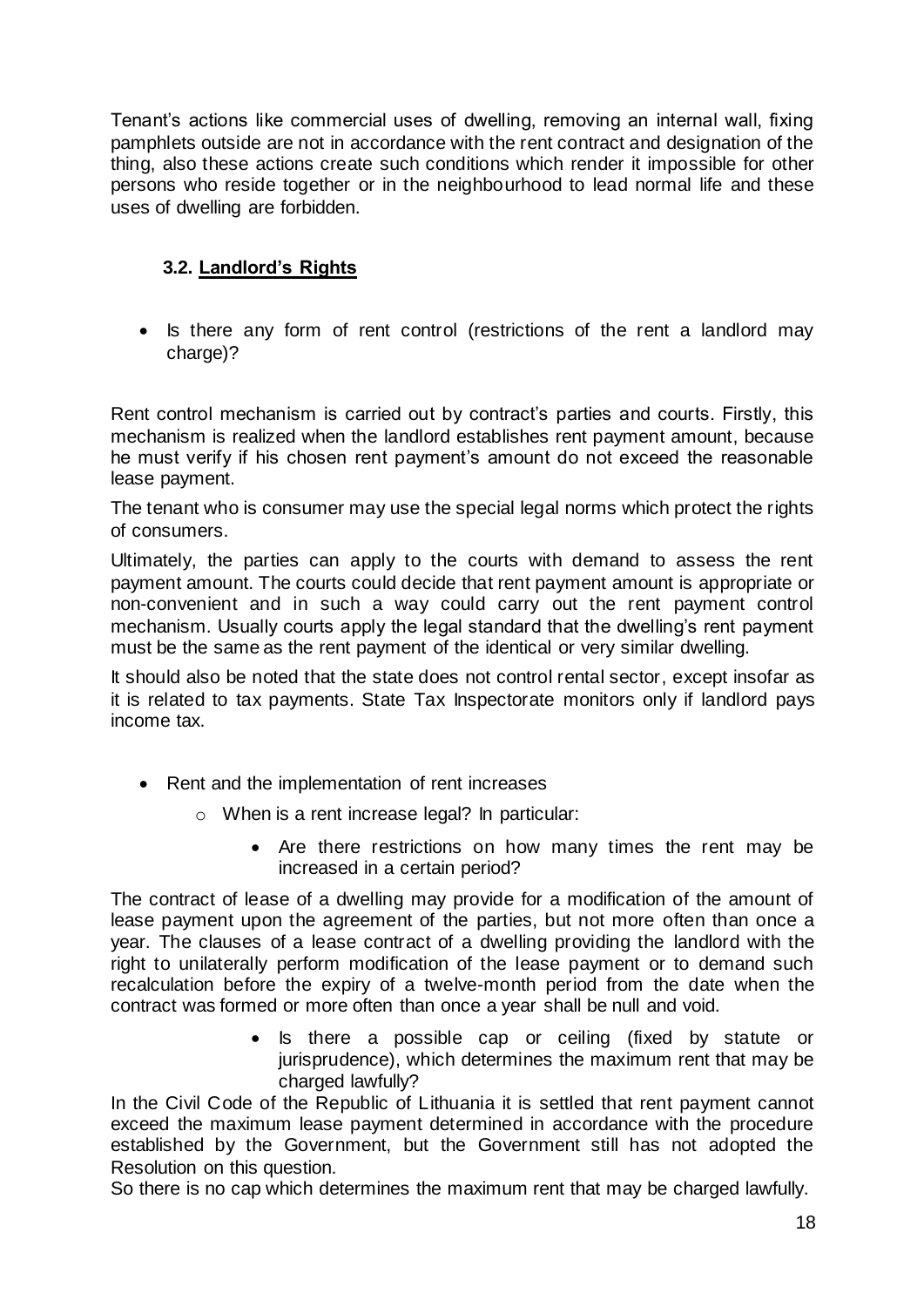$\circ$  What is the procedure to be followed for rent increases? To what extent can the tenant object to a rent increase?

Rent can be increased only upon the agreement of the parties. The landlord cannot increase rent ex-parte, only if such right is determined in the lease contract of a dwelling. The court practice formed the rule that the increase must be in accordance with the usual level of rent in similar dwellings.

The tenant shall be obliged to pay the lease payment on time. Unless otherwise provided for by laws or the contract, the tenant shall have the right to demand a commensurate reduction of the lease payment if due to circumstances for which the tenant is not responsible, conditions of the use of the thing established in the contract or the state of the thing have essentially got worse.

- Entering the premises and related issues
	- o Under what conditions may the landlord enter the premises?

The landlord shall have the right without interfering with rights of the tenant to check if the tenant uses the leased thing in a proper way. In addition, the landlord shall have the right to show the leased thing to a prospective tenant or acquirer.

The tenant must make suitable conditions for exercise the duty of the landlord to make capital repair of a leased thing. According to the Article 6.492 of the Civil Code the tenant shall be obliged to provide for all the conditions necessary for the proper performance of the duty of the landlord to make capital repair of the leased thing.

The tenant whose right to use the leased thing is restricted shall have the right to obtain reduction of the lease payment, to demand compensation, or to apply for the dissolution of the lease contract.

 $\circ$  Is the landlord allowed to keep a set of keys to the rented apartment? The landlord is allowed to keep a set of keys to the rented apartment because he has the right without interfering with rights of the tenant to check if the tenant uses the leased thing in a proper way and the right to show the leased thing to a prospective tenant or acquirer.

> o Can the landlord legally lock a tenant out of the rented premises, e.g. for not paying rent?

There is a general rule, that the tenant can be evicted from the renting dwelling if he (she) violates the lease contract.

If the tenant regularly (at least for three months unless a more extended period is provided for in the contract) fails to pay the lease payment or the payment for public utility services, or if the tenant, his family members or other persons residing together with him destroy or damage the dwelling or use it for other than its designation, the lease contract may be dissolved and the persons concerned may be evicted from the dwelling without other dwelling being provided. If the tenant, his family members or other persons residing together with him create by their improper behaviour such conditions which render it impossible for other persons who reside together or in the neighbourhood to lead normal life, they may be evicted upon the request of the landlord or the latter persons without other dwelling being provided.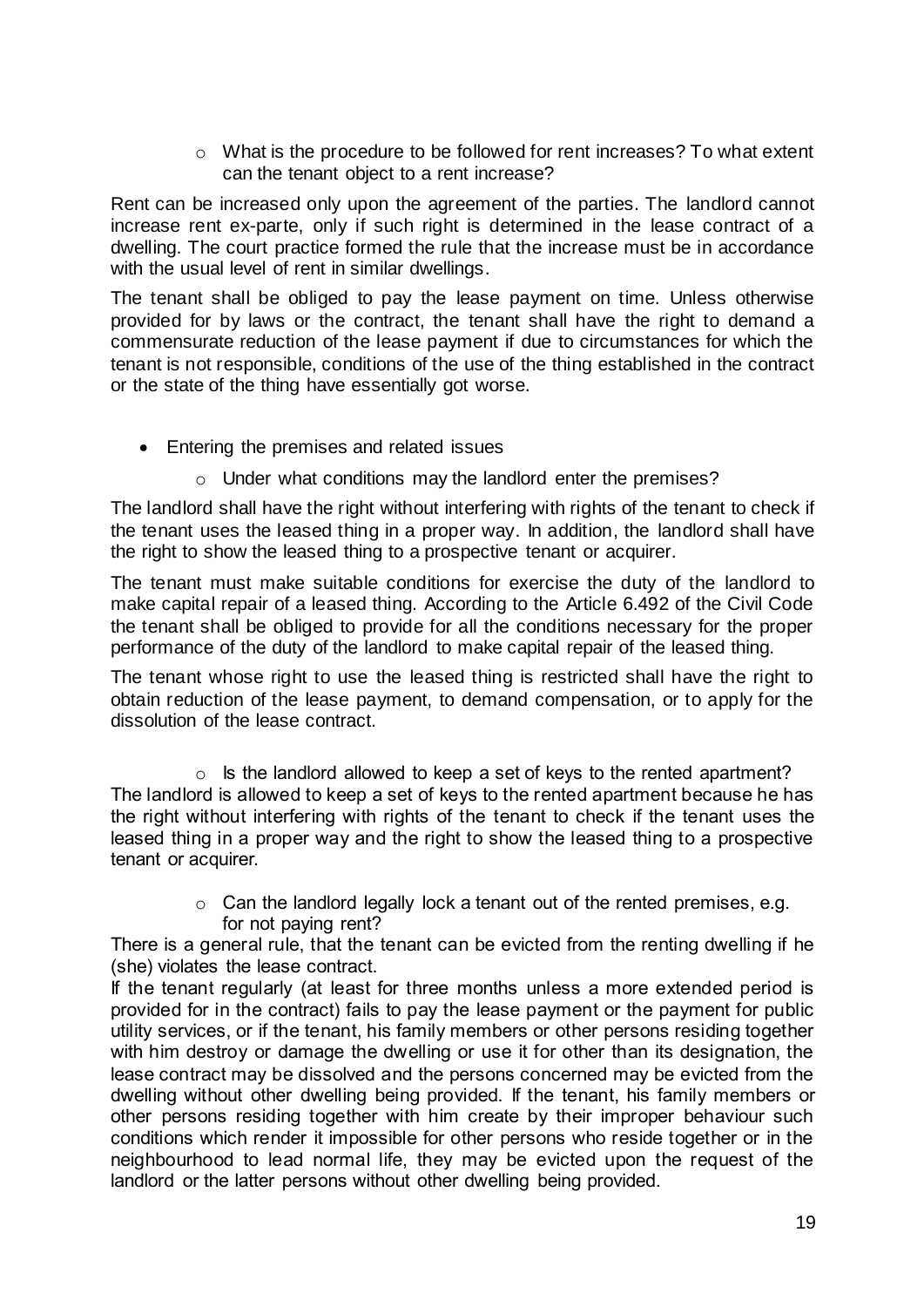There are no special rules about the right to cure.

o Can the landlord legally take or seize a tenant's personal property in the rented dwelling, in particular in the case of rent arrears?

Under the general rules of the Civil Code the creditor has a right to withhold the thing until the debtor will execute his duties. So the landlord legally can withhold a tenant's personal property in the rented dwelling until a tenant pays his debts.

# **4. Ending the Tenancy**

# **4.1. Termination by the Tenant**

• Open ended contract (if existing): under what conditions and in what form may the tenant terminate the tenancy?

The tenant of a dwelling has the right to dissolve the contract of lease by warning the landlord in writing a month in advance if the contract is open ended.

 Under what circumstances may a tenant terminate a tenancy before the end of the rental term (e.g. unbearable neighbours; bad state of dwelling; moving for professional reasons)?

A lease contract with a fixed term shall be terminated upon expiry of its time-limit unless it is renewed by the parties by entering into a new agreement.

The tenant has the right to bring an action to a court for termination of a lease contract before time, if:

1) the landlord fails to carry out the repair he is obliged to;

2) the thing by virtue of circumstances for which the tenant is not liable becomes not fit for use;

3) the landlord fails to transfer the thing to the tenant or hinders the use of the thing in accordance with its designation and the conditions of the contract;

4) the thing transferred has defects which were not stipulated by the landlord and were unknown to the tenant and which render the thing impossible to be used in accordance with its designation and the conditions of the contract;

5) there exist other grounds provided for by the lease contract.

The termination will be valid only after court decision which mean that no unilateral termination is valid.

 May the tenant leave before the end of the rental term if he or she finds a suitable replacement tenant?

There are no preconditions to the implementation of the tenant's right to terminate the contract. But it should be noted that the previous tenant in proposing the new tenant can avoid the claim on no-received landlord's income if the previous tenant interrupted the time-limited dwelling's rent contract before the time without any legal grounds.

# **4.2. Termination by the Landlord**

• Open ended contract (if existing): under what conditions and in what form may the landlord terminate the tenancy (= eviction) (e.g. the landlord needs the house for himself or wants to renovate and use it differently in the future)?

A lease contract of a dwelling for indeterminate term in respect of premises leased on commercial grounds may be dissolved upon the demand of the landlord with a written warning issued to the tenant six months in advance. The causes of termination (e.g.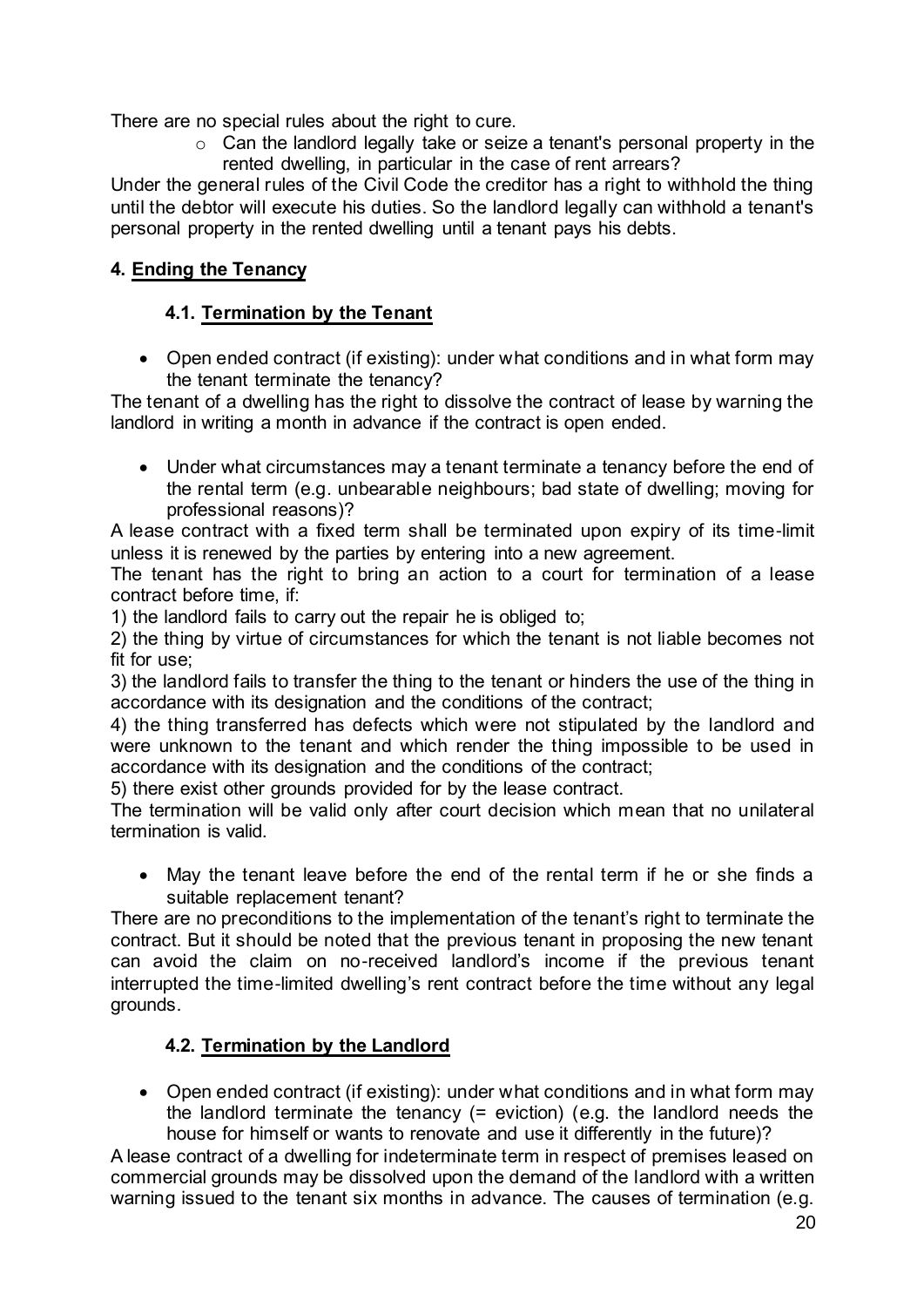the landlord needs the house for himself or wants to renovate and use it differently in the future) in this case are not important. The landlord simply demands in advance to terminate the lease contract.

# o Must the landlord resort to court?

When the landlord wants dissolve the lease contract and evict the tenant because the tenant breaches the contract, the landlord must apply to the court unless the parties determined in the lease contract the right to terminate the lease contract unilaterally without applying to the court.

If the tenant regularly (at least for three months unless a more extended period is provided for in the contract) fails to pay the lease payment or the payment for public utility services, or if the tenant, his family members or other persons residing together with him destroy or damage the dwelling or use it for other than its designation, the contract of lease may be dissolved and the persons concerned may be evicted from the dwelling without other dwelling being provided if the tenant, his family members or other persons residing together with him create by their improper behaviour such conditions which render it impossible for other persons who reside together or in the neighbourhood to lead normal life, they may be evicted upon the request of the landlord or the latter persons without other dwelling being provided.

The landlord shall have the right to demand dissolution of the contract of lease before time only after having sent a written warning to the tenant about the necessity to perform the obligation or eliminate violations within reasonable time.

A contract of lease of a dwelling of indeterminate term in respect of premises leased by legal and natural persons on commercial grounds may be dissolved upon the demand of the landlord with a written warning issued to the lessee six months in advance.

o Are there any defences available for the tenant against an eviction?

The eviction of natural persons from the dwelling premises may be executed exclusively upon judicial proceedings, except in the cases of eviction executed with the sanction of the public prosecutor.

If there is a justifiable reason, the court, the prosecutor who has given sanction to evict, as well as higher-ranking prosecutor upon the application of persons concerned or the bailiff's application has the right to postpone the eviction. For example, under Article 768 of the Civil Procedure Code of the Republic of Lithuania Article (Eviction from residential premises by a prosecutor's sanction) upon presence of sound reasons, the court, public prosecutor who rendered eviction sanction as well as the senior public prosecutor may postpone eviction at a petition of persons concerned or the bailiff.

Under Article 769 of the Civil Procedure Code in accordance with the court judgment, only persons indicated in the enforceable instrument shall be evicted from residential premises together with property belonging to them. The debtor shall be notified on the time of eviction in writing at least five days in advance. When minor children shall be evicted without provision of other residential premises, the bailiff must notify the state institution for protection of the child's rights in writing on the time and place of eviction latest five days in advance. Eviction normally takes place in the presence of the evictee.

 Under what circumstances may the landlord terminate a tenancy before the end of the rental term?

The landlord shall have the right to bring an action into a court for the dissolution of a contract of lease before time, if: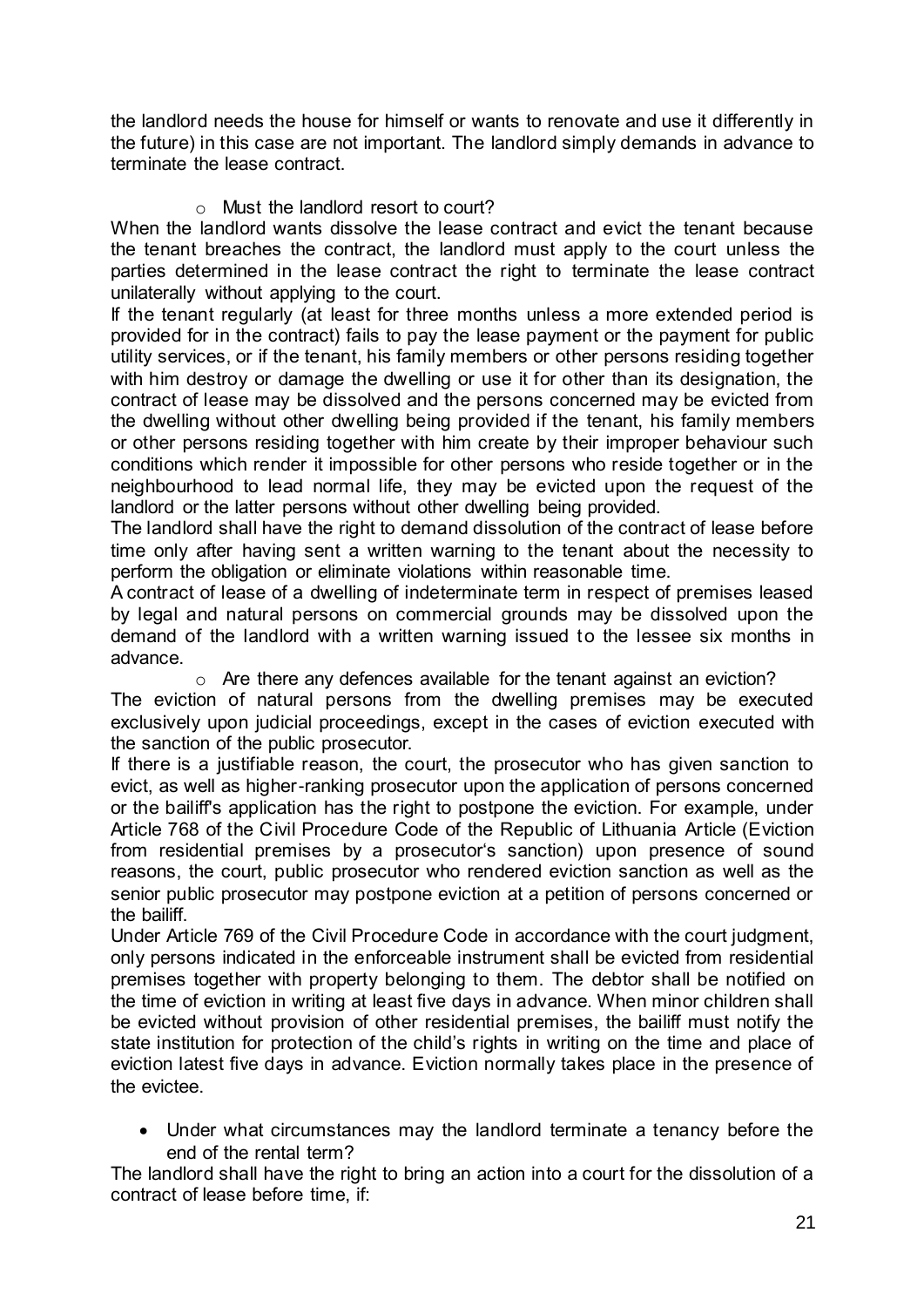1) the tenant uses the thing in violation of the contract or not according to the designation of the thing;

2) the tenant intentionally or through negligence worsens the state of the thing;

3) the tenant fails to pay the payment of lease;

4) the tenant fails to perform capital repair in those cases where the laws or the contract obligate him to do so;

5) there exist other grounds provided for by the contract of lease.

The landlord shall have the right to demand dissolution of the contract of lease before time only after having sent a written warning to the tenant about the necessity to perform the obligation or eliminate violations within reasonable time. However the tenant after reception of such warning failed within reasonable time to perform the obligation or to eliminate the violations.

#### o Are there any defences available for the tenant in that case?

In that case the tenant can argue in the court that he executed suitably all his contractual duties. The tenant has the right to bring a counter-claim against the landlord and try to prove his fault.

 What happens if the tenant does not leave after the regular end of the tenancy or does not hand in (all) the keys of the dwelling?

If the tenant does not leave after the regular end of the tenancy or does not hand in (all) the keys of the dwelling, the landlord can apply to the court upon judicial proceedings for eviction of the tenant. If the landlord will not apply to the court the rent will be claimed on the bases of unjustified enrichment.

# **4.3. Return of the Deposit**

 Within what timeframe and under what conditions does the landlord have to return the tenant's security deposit?

The right of the landlord to demand the deposit is restricted by the sum of rental payment for one month.

There is no time frame for the returning a security deposit, but the landlord must return the tenant's deposit when the lease contract of the dwelling is terminated. It should be noted that the security deposit is usually included into the rental payment.

- What deductions can the landlord make from the security deposit?
	- $\circ$  In the case of a furnished dwelling: may the landlord make a deduction for damages due to the ordinary use of furniture?

There are no special requirements for allowed uses of the security deposit by the landlord. In the cases when the tenant breaches contract, the landlord can make a deduction from deposit for damages.

# **4.4. Adjudication of Disputes**

• In what forum are tenancy cases typically adjudicated?

o Are there specialised courts for adjudication of tenancy disputes?

The disputes, which arise from the tenancy relationship, are judged in courts of general jurisdiction.

Hence there is no special jurisdiction for the tenancy disputes. Possibilities of appeal in the disputes, which arise from the tenancy relationships, are ordinary, there are no any particularities.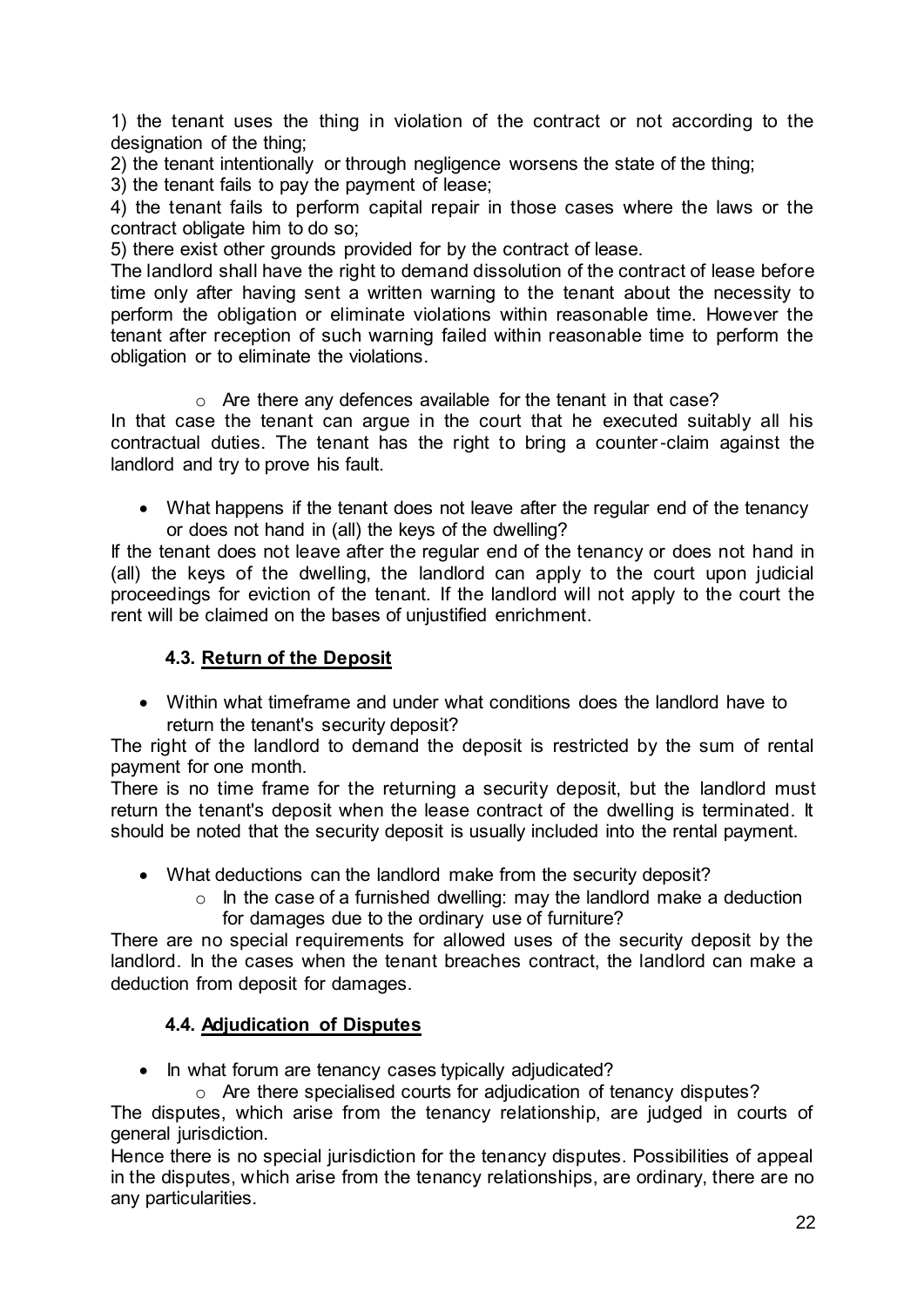o Is an accelerated form of procedure used for the adjudication of tenancy cases?

There is no accelerated form of procedure used for the adjudication of tenancy cases.

> o Is conciliation, mediation or some other form of alternative dispute resolution available or even compulsory?

The parties firstly try to carry out their disputes voluntary. When the lease contract of a dwelling is not concluded the parties, especially the landlord, avoid revealing the fact of the lease's legal relationships so they try to negotiate. When the lease contract of a dwellings concluded commonly there is a provision about the solution of disputes which indicates that firstly the parties must negotiate and if they do not agree during the appropriate period when they can appeal to the court.

# **5. Additional Information**

1

 How does a prospective tenant proceed in order to get social or subsidized housing (e.g. dwellings offered by housing associations, municipalities, public bodies etc.) or housing allowances?

The Law on the Lithuanian state support for housing to purchase or lease and apartment buildings renovation (modernization) (hereinafter – the Law) set two forms of state support to individuals and families **who have a permanent residence in Lithuania**:

- 1) municipal social rented housing and
- 2) support for housing purchase and construction (reconstruction).

Low-income persons (families) may apply to the local municipality for social housing. Families and individuals in accordance with the provisions of the Law, entitled to the municipal social housing or the improvement of the conditions, upon written request, recorded in the municipal executive authority by a person in need or in cases of family by one of the spouses. The request must be recorded to the municipality of the declared place of residence, if the person does not have a place of residence, to the municipality in which they live. Along with the application, additional documentation proving entitlement to social housing or improvement of their housing conditions has to be provided.

Since 1 January 2003 (when new redaction of the Law came into force), the family and individuals, which meet the criterias provided for in the Law, can take advantage of the opportunity to receive state-sponsored mortgage loan and take advantage of the support. They are granted to pay part of the mortgage loan, if they've got the state-sponsored housing loan from banks in accordance with the municipal statebacked mortgage loan limit<sup>1</sup>.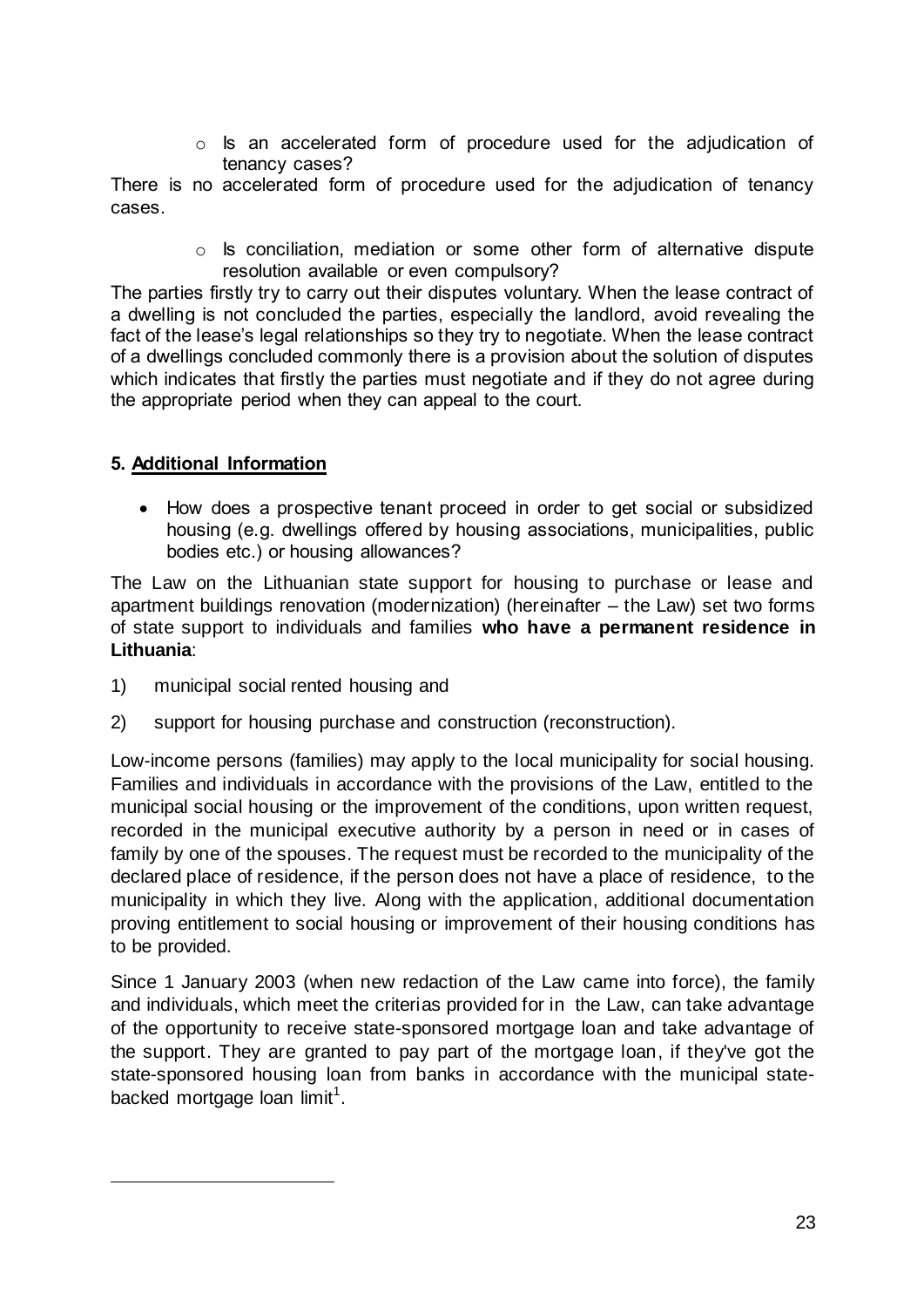In 2012 the state began to subsidize purchase of lower-income people's first home. All residents have the right to state support for housing and right to apply for statesponsored housing credits.

Government-supported mortgage loans are designated for socially disadvantaged people with housing needs. State is obliged to return to the Bank of 10 to 20 per cent of the amount of the loan, when persons are eligible for the State support according to the Law. The loan can be granted:

- to buy or built the dwelling if the property of the dwelling will be transferred to the borrower in 2012;
- for house construction;
- for dwelling reconstruction;
- for dwelling adaptation for needs of the disabled.

Loans are rendered in Lithuanian litas and euros. The maximum term of a mortgage – 40 years, minimum – 5 years.

Such loans shall not exceed:

- 52133 in euros for a single person with no family;
- 86899 in euros for family of two or more people;
- 34754 in euros for housing reconstruction, as well as housing adaptation for disabled, incapacitated or partially disabled person's needs, regardless of the number of persons in family.

In addition, the housing loan amount will depend on:

- fixed monthly income received and existing size of obligations;
- Purchased dwelling market values and age of person or estimated value of house construction.

In 1 January 2009, when the changes of the Law on Profit Tax of Republic of Lithuania came into force, the housing credit benefit was withdrawn, leaving the continuity of this benefit application. Resident of the Republic of Lithuania can subtract paid interests of his annual taxable income only if he took credit until 31 December 2008 for one dwelling construction or purchase and made a written agreement for dwelling construction or acquisition or until December 31 2008 made lease (leasing) contract for one dwelling and made a written agreement for dwelling construction or acquisition.

If a resident of the Republic Lithuania until 1 January 2009 had taken more than one loan for the construction or acquisition of a dwelling or (and) have made more than one dwelling lease (leasing) contract, in the year 2009 and subsequent fiscal periods, he (or she) will be able to deduct the interest paid only for one credit (or part thereof) or for a lease (leasing) contract.

• Is any kind of insurance recommendable to a tenant?

Insurance companies offer a wide range of services for home insurance:

- 1. building insurance;
- 2. investments in the building insurance;
- 3. home property insurance;
- 4. property owner liability insurance; etc.

These are the main types of insurance concerned with dwelling but it may also include other types of insurance indicated in the specific insurance contract. However, considering the fact that the tenant is not the owner of the dwelling but only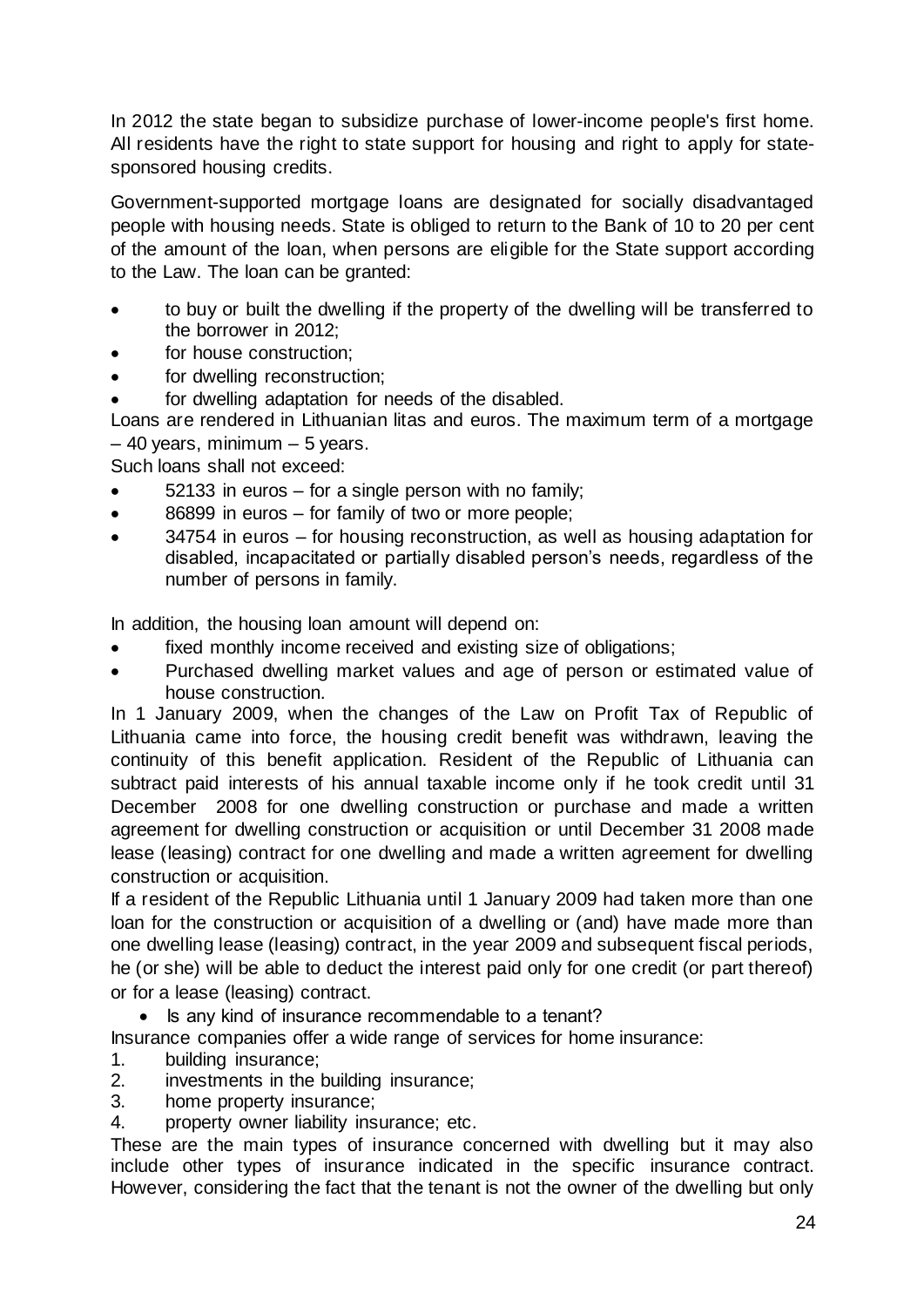its legal possessor, it is reasonable for the tenant to get his liability insurance (which is designed to compensate third parties) and home property insurance (home property refers to movable items intended for home furnishing and for domestic use and consumption). Home property also includes work tools and equipment used by the insured or their family for professional or business activity; borrowed property transferred to the insured with the right to use and manage it; furniture (including integrated), household equipment (including integrated), etc.; radio and television antenna installations (excluding those for common use); water vehicles not subject to registration with the Register of Inland Waterway Vessels; a reasonable quantity of vehicle spare parts, details and supplies (excluding starting keys, remotes and other additional equipment located in the vehicle), self-propelled multifunctional area management facilities, wheelchairs. Home property shall be insured only at the address specified on the insurance policy when it is located inside the buildings, except for radio and TV antenna equipment, which is attached to the exterior structures of the building.

• Are legal aid services available in the area of tenancy law?

Legal aid in the Republic of Lithuania has two types: primary legal aid and secondary legal aid.

**Primary legal aid** means the provision of legal information, legal advice and drafting of documents to be submitted to state and municipal institutions, with the exception of judicial documents. The persons willing to obtain primary legal aid, should apply to the municipality of the place of their declared residence. Civil servants, employees of the municipality administration, as well as advocates or specialists from public institutions with whom the municipality has signed an agreement give personal advice how to resolve a dispute out of court, inform about the legal system, laws and other legal acts, help to draw up a peaceful settlement agreement and complete an application for legal aid.

Primary legal aid should be provided immediately. If it is not possible, a person will be notified of the time of an appointment, which must take place not later than 5 days from the day of his application. The duration of legal advice should not be longer than one hour. Its duration may be extended by a decision of the executive institution of a municipality or a person authorised by it.

A person may apply for primary legal aid on the same issue only once.

Primary legal aid will be provided if the person:

• is a citizen of the Republic of Lithuania;

• is a citizen of the member state of the European Union;

• resides lawfully in the Republic of Lithuania or other member state of the European Union;

• is entitled to legal aid according to international treaties of the Republic of Lithuania.

**Secondary legal aid** means the state-guaranteed lawyer's assistance in judicial proceedings: drafting of documents, defence and representation in proceedings, including enforcement proceedings, as well as representation of your interests in dispute resolution out-of-court.

The appointed lawyers will prepare the documents necessary and will represent person's interests at court or in dispute resolution out-of-court. The lawyer will also take other actions in his/her competence, as specified in the decision of the court. Persons receiving secondary legal aid may get reimbursement of the litigation costs incurred in civil proceedings, in administrative proceedings or if related to the hearing of a civil action brought in criminal proceedings.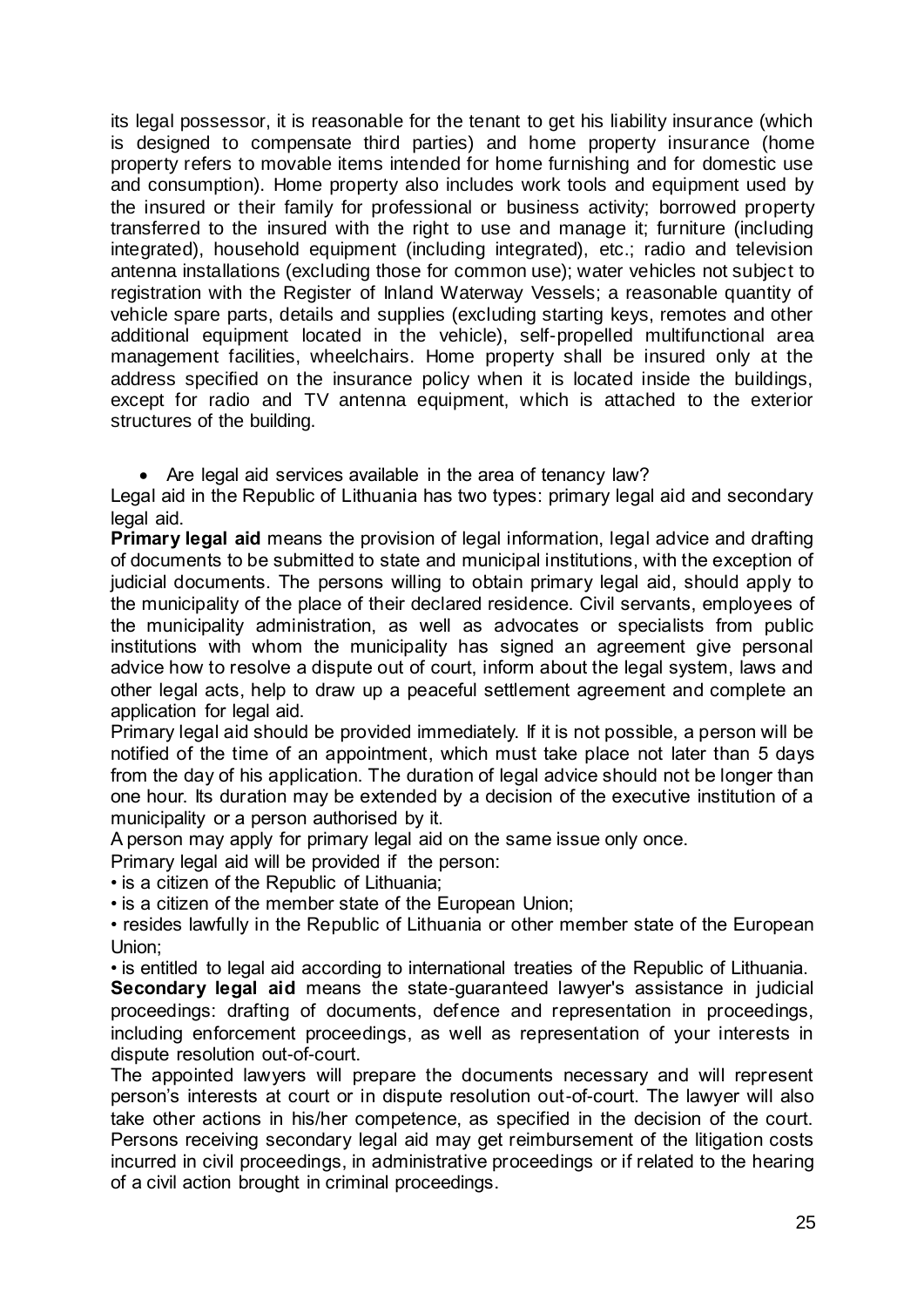There are two levels of financing. If person's income and assets do not exceed the first level of financing, he will receive a lawyer free of charge. If person's income and assets do not exceed the second level of financing, 50 per cent of the costs will be reimbursed by the state.

In order to get a state-financed lawyer, a person must contact the state-guaranteed legal aid service assigned to the municipality and submit an application, which may be filled out with the assistance of a specialist of primary legal aid.

If person's income and assets exceed the levels set by the Government, person's infringed or disputed rights may be defended by a private lawyer. Contact details of the lawyers registered in Lithuania are available on the special website www.advoco.lt.

A person can receive secondary legal aid if his assets and annual income do not exceed the asset and income level set by the Government of the Republic of Lithuania and the person :

• is a citizen of the Republic of Lithuania or

• is a citizen of the member state of the European Union or

• resides lawfully in the Republic of Lithuania or other member state of the European Union

There are groups eligible for secondary legal aid irrespective of personal asset and income levels, for example, persons entitled to social allowance, persons entitled to aid in criminal proceedings, etc.

Insurance companies acting in Lithuania offer the services of insurance against legal costs but only for their business clients. According to the rules of employer's civil liability insurance legal costs are the part of the insurance allowance.

| Organisati                           | <b>Protected</b>         | <b>Contacts</b>                                          |
|--------------------------------------|--------------------------|----------------------------------------------------------|
| on,                                  | tenant's                 |                                                          |
| institution                          | rights                   |                                                          |
| The<br>municipality                  | Provide<br>primary legal | http://www.teisinepagalba.lt/en/pirmine/tm/wheretoapply/ |
| of the place                         | aid                      | http://www.akmene.lt/index.php?cid=4876                  |
| of tenant's<br>declared<br>residence |                          | http://www.ams.lt/New/index.php?Lang=34&ltemId=770<br>66 |
|                                      |                          | http://www.arsa.lt/?action=menu&id=196                   |
|                                      |                          | http://www.anyksciai.lt/lt/paslaugos/teisine pagalba#c   |
|                                      |                          | http://www.birstonas.lt/index.php?1163079522             |
|                                      |                          | http://www.birzai.lt/index.php?-1161699764               |
|                                      |                          | http://www.druskininkai.lt/index.php/lt/40299/           |
|                                      |                          | http://www.elektrenai.lt/go.php/lit/pirmine/2198         |
|                                      |                          | http://www.elektrenai.lt/go.php/lit/pirmine/2198         |

 To which organisations, institutions etc. may a tenant turn to have his/her rights protected?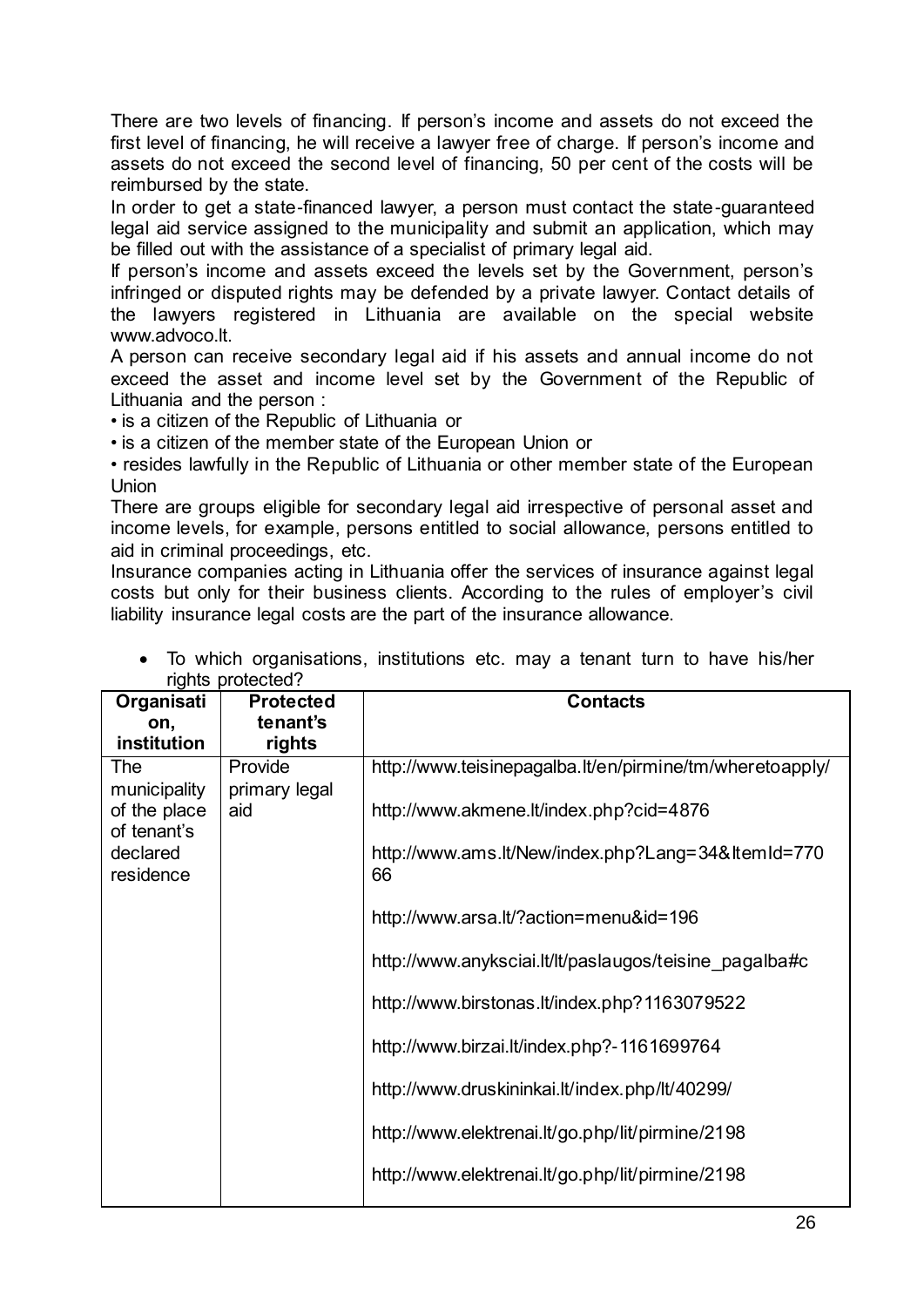| http://www.elektrenai.lt/go.php/lit/pirmine/2198                                                                                                                   |
|--------------------------------------------------------------------------------------------------------------------------------------------------------------------|
| http://www.ignalina.lt/index.php?2757272271                                                                                                                        |
| http://www.jurbarkas.lt/index.php?801830673                                                                                                                        |
| http://www.joniskis.lt/Juridinis-skyrius-720-1-317s.html                                                                                                           |
| http://www.jonava.lt/index.php/lt/38112/                                                                                                                           |
| http://www.kaisiadorys.lt/index.php?option=com_content<br>&task=view&id=85&ltemid=111                                                                              |
| http://www.kazluruda.lt/?id=6                                                                                                                                      |
| http://www.kaunas.lt/index.php?3444205588                                                                                                                          |
| http://www.klaipedos-r.lt/?lt=1121857368                                                                                                                           |
| http://www.kretinga.lt/?q=node/59                                                                                                                                  |
| http://www.kupiskis.lt/index.php/lt/39125/                                                                                                                         |
| http://www.kelme.lt/Savivalda/Teisine-<br>informacija/Teisine-pagalba/KAS-TEIKIA-PIRMINE-<br>TEISINE-PAGALBA-KAS-TURI-TEISE-JA-GAUTI-<br><b>KOKIOMIS-SALYGOMIS</b> |
| http://www.krs.lt/index.php?-1110131274                                                                                                                            |
| http://www.kedainiai.lt/index.php?2852028885                                                                                                                       |
| http://www.kalvarija.lt/index.php?fuseaction=displayHTM<br>L&file=File 252.php&langparam=LT                                                                        |
| http://www.lazdijai.lt/lzd/index.php?akcija=showRes&refi<br>d=SK 0023&sritis=Skelbimai                                                                             |
| http://www.mazeikiai.lt/index.php?632619265                                                                                                                        |
| http://www.marijampole.lt/vid.php3?menu id=599(=lt                                                                                                                 |
| http://www.moletai.lt/index.php?1876561834                                                                                                                         |
| http://www.neringa.lt/index.php?1512310261                                                                                                                         |
| http://www.pagegiai.lt/index.php?1723014243                                                                                                                        |
| http://www.pakruojis.lt/content/teisine-pagalba                                                                                                                    |
| http://www.palanga.lt/index.php?807748916                                                                                                                          |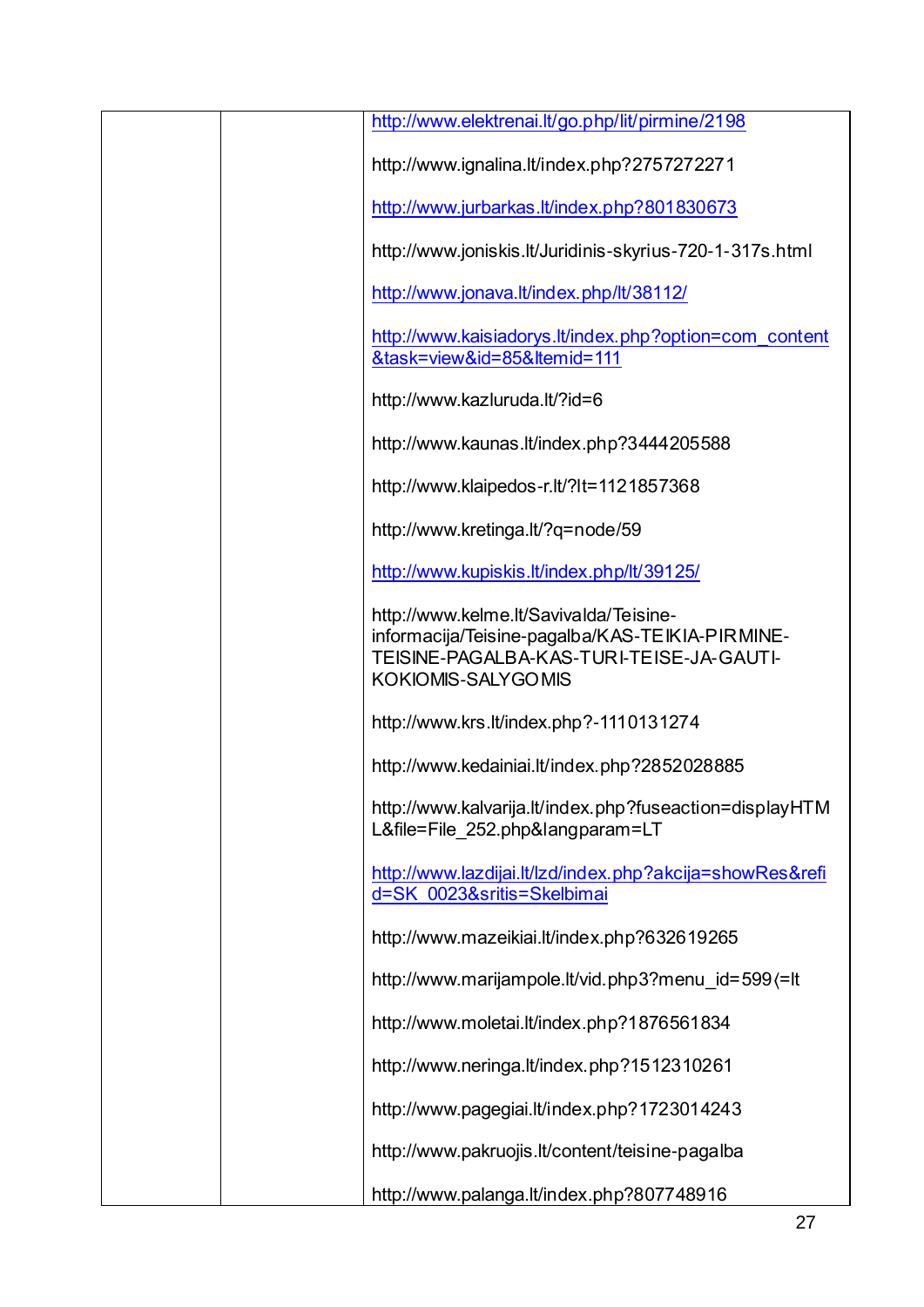|  | http://www.panevezys.lt/DesktopDefault.aspx?tablD=106<br>4                                  |
|--|---------------------------------------------------------------------------------------------|
|  | www.panrs.lt/teise/info.htm                                                                 |
|  | http://www.pasvalys.lt/index.php?area=1&p=static&page<br><i><u><b>=pteispagalba</b></u></i> |
|  | http://www.plunge.lt/                                                                       |
|  | http://www.prienai.lt/index.php?1979888172                                                  |
|  | http://www.radviliskis.lt/co                                                                |
|  | http://www.rokiskis.lt/index.php?1486861569                                                 |
|  | http://www.raseiniai.lt/index.php?3861003814                                                |
|  | http://www.telsiai.lt/go.php/lit/TEISINE PAGALBA/895                                        |
|  | http://www.skuodas.lt/index.php?par=25&g=160&iras=2<br>08                                   |
|  | http://www.rietavas.lt/index.php?2114079846                                                 |
|  | http://www.svencionys.lt/index.php?272515032                                                |
|  | http://www.salcininkai.lt/index.php/lt/veikla/veiklos-<br>kryptys/teisine-pagalba/          |
|  | http://www.siauliai.lt/ti/tpagalba1.php                                                     |
|  | http://www.sirvintos.lt/index.php?id=1023                                                   |
|  | http://silute.kryptis.lt/main.php?parent=344                                                |
|  | http://www.siauliai-r.sav.lt/index.php?1485131604                                           |
|  | http://www.silale.lt/Rajono-gyventojams/Pirmine-teisine-<br>pagalba                         |
|  | http://www.sakiai.lt/132                                                                    |
|  | http://www.taurage.lt/index.php?1953854567                                                  |
|  | http://www.trakai.lt/index.php?2155172418                                                   |
|  | http://www.ukmerge.lt/index.php/lt/31594/                                                   |
|  | http://www.utena.lt/index.php?ltemId=25405                                                  |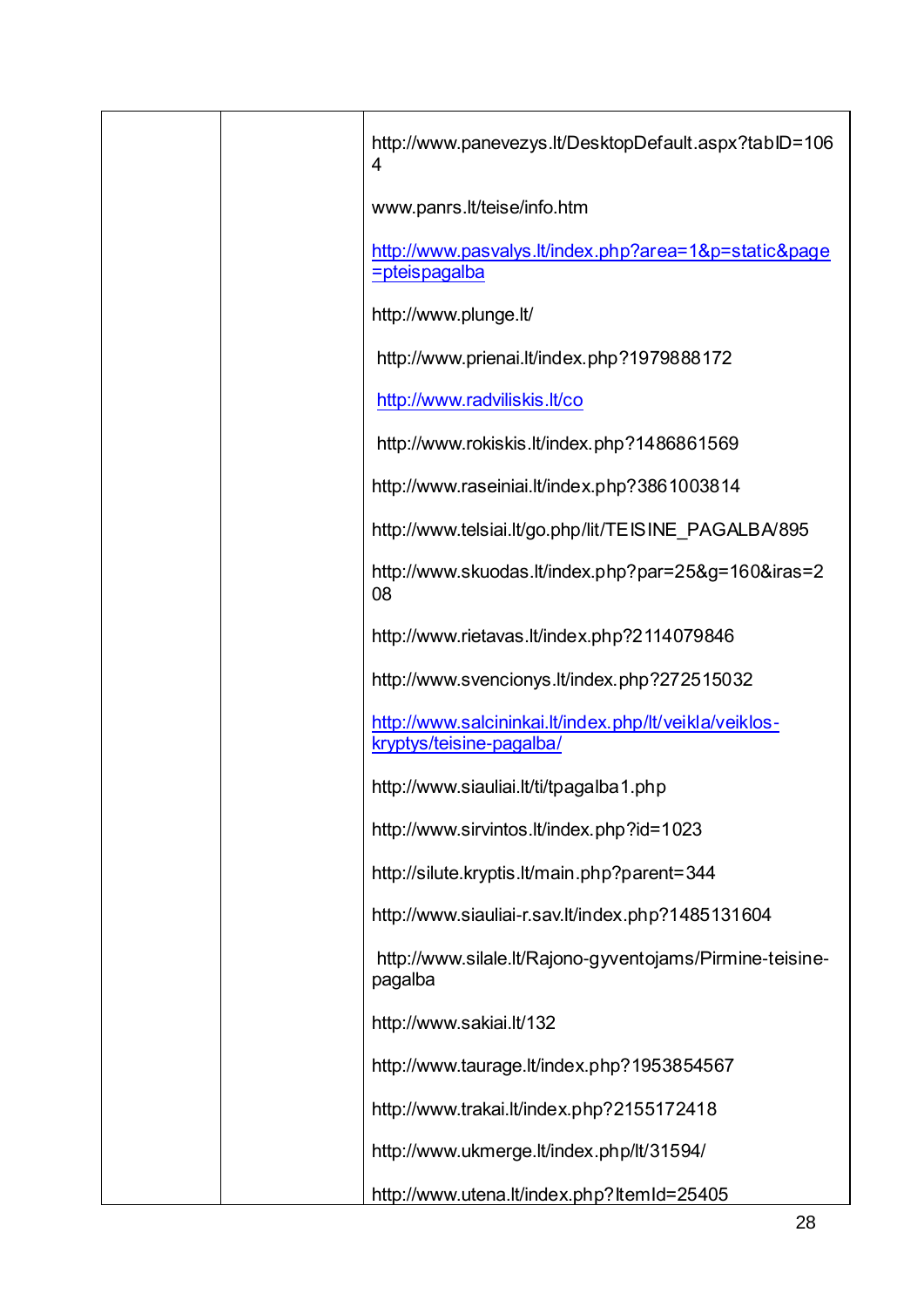|                              |                      | http://www.spcentras.lt/spc/index.php?m=3&l=255                                                                                                                                                                                                                                                                                                                                                                                                                                                                                                                                                                                           |
|------------------------------|----------------------|-------------------------------------------------------------------------------------------------------------------------------------------------------------------------------------------------------------------------------------------------------------------------------------------------------------------------------------------------------------------------------------------------------------------------------------------------------------------------------------------------------------------------------------------------------------------------------------------------------------------------------------------|
|                              |                      | http://www.visaginas.lt/index.php?1440306141                                                                                                                                                                                                                                                                                                                                                                                                                                                                                                                                                                                              |
|                              |                      | http://www.vilkaviskis.lt/index.php?-1827342965                                                                                                                                                                                                                                                                                                                                                                                                                                                                                                                                                                                           |
|                              |                      | http://www.vilniaus-r.lt/index.php?id=3575                                                                                                                                                                                                                                                                                                                                                                                                                                                                                                                                                                                                |
|                              |                      | http://www.varena.lt/lt/teisine-informacija/pirmine-teisine-<br>pagalba.html                                                                                                                                                                                                                                                                                                                                                                                                                                                                                                                                                              |
|                              |                      | http://www.zarasai.lt/informacija-valstybes-<br>garantuojama-teisine-pagalba 22                                                                                                                                                                                                                                                                                                                                                                                                                                                                                                                                                           |
| The State-<br>Guaranteed     | Provide<br>secondary | http://www.teisinepagalba.lt/en/antrine/tm/whatisitsecond<br>ary/                                                                                                                                                                                                                                                                                                                                                                                                                                                                                                                                                                         |
| Legal Aid<br><b>Services</b> | legal aid            | The territory of activities of the State-Guaranteed Legal<br>Aid Service of Vilnius matches the territory covered by<br>Vilnius Regional Court and includes Vilnius city, Vilnius<br>district, Elektrėnai, Šalčininkai district, Širvintos district,<br>Švenčionys district, Trakai and Ukmergė<br>district<br>municipalities.<br>Contact by telephone: (8-5) 2647 480<br>Address of the Service: Odminių g. 3, LT-01122 Vilnius                                                                                                                                                                                                          |
|                              |                      | The territory of activities of the State-Guaranteed Legal<br>Aid Service of Kaunas matches the territory covered by<br>Kaunas Regional Court and includes Kaunas city,<br>Kaunas district, Alytus city, Alytus district, Birštonas,<br>Jonava<br>district,<br>Druskininkai,<br>Jurbarkas<br>district,<br>Kaišiadoriai district, Kalvarija, Kazlų Rūda, Kėdainiai<br>district, Lazdijai district, Marijampolė, Prienai district,<br>Šakiai district, Varėna district and Vilkaviškis district<br>municipalities.<br>Contact by telephone: $(8~37)$ 408 601, $(8~37)$ 428 404<br>Address of the Service: Kestučio g. 21, LT-44320<br>Kaunas |
|                              |                      | The territory of activities of the State-Guaranteed Legal<br>Aid Service of Klaipėda matches the territory covered<br>by Klaipėda Regional Court and includes Klaipėda city,<br>Klaipėda district, Kretinga district, Neringa town,<br>Pagėgiai, Palanga town, Plungė district, Rietavas,<br>Skuodas district, Šilalė district, Šilutė district, Tauragė<br>district municipalities.<br>Contact by telephone: $(8~46)$ 256 176<br>Address of the Service: Herkaus Manto g. 37, LT-92236<br>Klaipėda                                                                                                                                       |
|                              |                      | The territory of activities of the State-Guaranteed Legal                                                                                                                                                                                                                                                                                                                                                                                                                                                                                                                                                                                 |